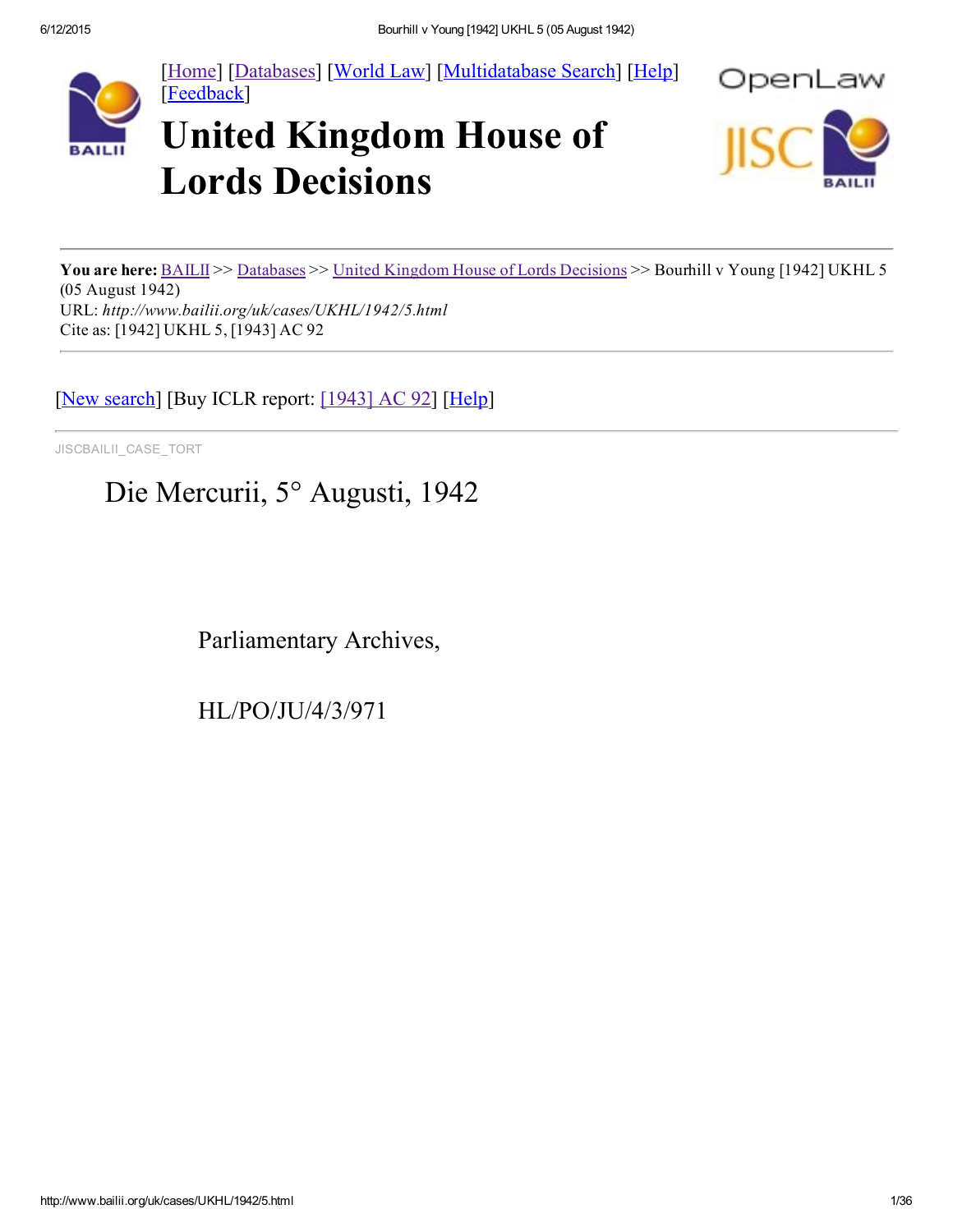Lord Thanker-

ton Lord Russell of

Killowen Lord Macmillan Lord Wright Lord Porter

### HAY OR BOURHILL

v.

### YOUNG

### Lord Thankerton

#### MY LORDS,

The Appellant is pursuer in an action of reparation, in which she claims damages from the Respondent as executor-dative of the late John Young, in respect of injuries alleged to have been sustained by her owing to the fault of John Young, on the occasion of a collision between a motor-cycle which the latter was riding and a motor car on the nth October, 1938, which resulted in the death of John Young, to whom I will hereafter refer as the cyclist.

After a proof, Lord Robertson assoilzied the Respondent on the ground that the cyclist had not been guilty of any breach of duty to the Appellant, and this decision was affirmed by the Second Division, Lord Justice Clerk Aitchison dissenting.

The facts as to the occurrence of the collision and its relation to the Appellant are comparatively simple. The Appellant, who is a fishwife, was a passenger on a tramway car which was proceeding in the direction of Colinton along the Colinton Road, which may be taken as a south-westerly direction, and which stopped at a stopping-place at a short distance before Colinton Road is joined at right angles by Glenlockhart Road from the southeast, that is, on the near side of the tramcar. The Appellant alighted, and went round the near side and front of the tramcar, in order to lift her fishbasket from the off-side of the driver's platform. Meantime, the cyclist, travelling in the same direction as the tramcar, had come up and, as the Appellant was getting her basket, he passed on the near side of the tramcar and, when mostly across the opening of Glenlockhart Road, his cycle collided with a motor car, which had been travelling in the opposite direction, but had turned across the path of the cycle in order to enter Glenlockhart Road. The cyclist, who was held by the Lord Ordinary to have been travelling at an excessive speed, was thrown on to the street and sustained injuries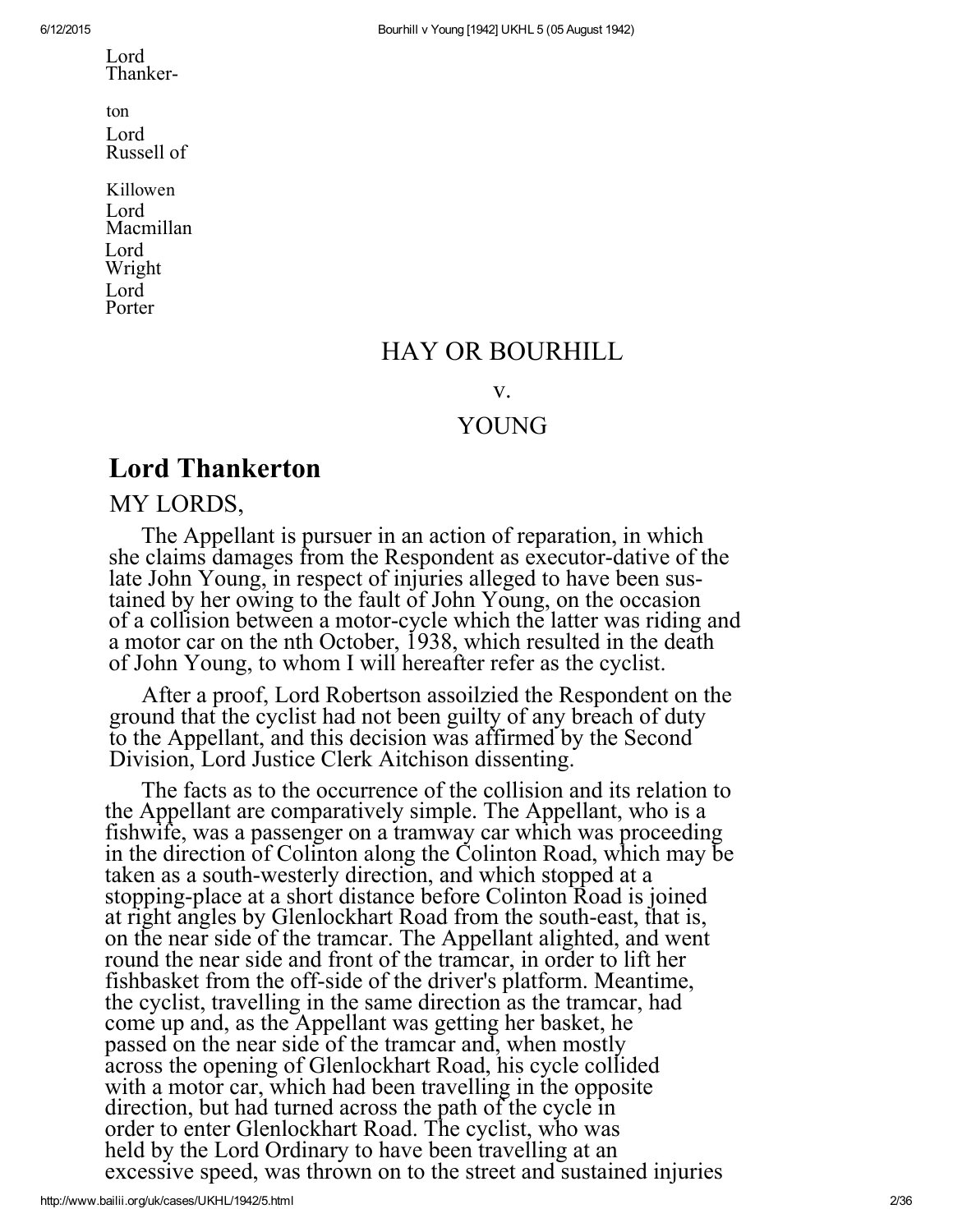from which he died. There is no doubt that the Appellant saw and heard nothing of the cyclist until the sound of the noise created by the impact of the two vehicles reached her senses. At that moment she had her back to the driver's platform and the driver was assisting to get the basket on to her back and the broad leather strap on to her forehead. It may be taken that the distance between the Appellant and the point of impact was between 45 and 50 feet. After the cyclist's body had been removed, the Appellant approached and saw the blood left on the roadway. The injuries alleged to have been sustained by the Appellant are set out in condescendence 4 of the record, as follows: —

" Condescendence 4.—As an immediate result of the ' violent collision and the extreme shock of the occurrence " in the circumstances explained, the pursuer wrenched and " injured her back and was thrown into a state of terror " and sustained a very severe shock to her nervous system. "Explained that the Pursuer's terror did not involve any " element of reasonable fear of immediate bodily injury to " herself. The pursuer was about eight months pregnant at "the time, and gave birth to a child on 18th November, ' 1938, which was still-born owing to the injuries sustained " by the pursuer."

The words italicised were inserted by amendment in the Inner House, after the Lord Ordinary had dismissed the action as irrelevant, and, as the result of the reclaiming motion, the case was sent to proof before answer.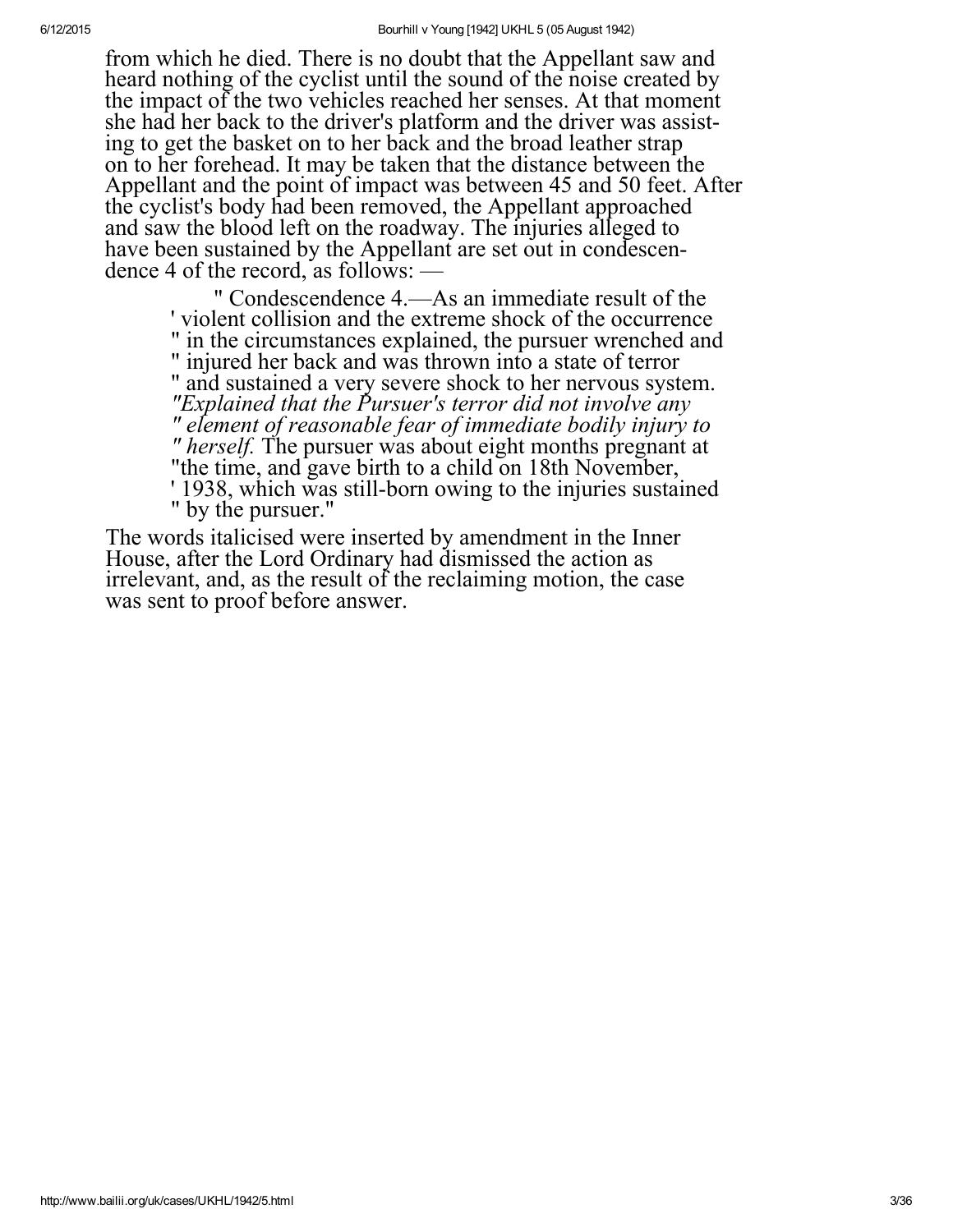#### 2 [2]

After the proof, the Lord Ordinary expressed his view that while the Appellant had sustained a nervous shock as the result of hearing the noise of the collision, which disabled her from carrying on her business for some time, she had failed to prove either that the death of the child in utero or the injury to her back resulted from the shock or her immediate reaction to the fright of the event. The Respondent does not dispute the finding of the Lord Ordinary that the Appellant had sustained a nervous shock, which affected her business, and this finding is admittedly sufficient to raise the question of liability. At the hearing of the Appeal your Lordships decided to have the argument on liability completed on both sides, before considering the other injuries alleged to have resulted.

While both the Lord Ordinary and Lord Jamieson refer to an apparent inconsistency between the evidence given by the Appellant at the trial, and the averment added by amendment that the Appellant's terror did not involve any element of reasonable fear of immediate bodily injury to herself, the argument of the Appellant before this House was conducted on the footing that the added averment was correct; indeed, the Appellant's argument was that the shock ensued without any functioning of the brain at all. I am content to consider the question of liability on this footing.

It is clear that, in the law of Scotland, the present action can only be based on negligence, and " it is necessary for the pursuer in " such an action to shew there was a duty owed to him by the " defenders, because a man cannot be charged with negligence if " he has no obligation to exercise diligence "; per Lord Kinnear in Kemp & Dougall v. Darngavil Coal Co. Ltd., 1909 S.C. 1314, at page 1319. I may further adopt the words of Lord Johnston in the same case, at page 1327, " the obligee in such a duty must be a " person or of a class definitely ascertained, and so related by " the circumstances to the obligor that the obligor is bound, in the " exercise of ordinary sense, to regard his interest and his safety. " Only the relation must not be too remote, for remoteness must be " held as a general limitation of the doctrine."

My Lords, I doubt whether, in view of the infinite variation of circumstances which may exist, it is possible or profitable to lay down any hard and fast principle, beyond the test of remoteness as applied to the particular case. The Lord Justice Clerk, who dissented, accepted the test of proximity, although it is a little difficult to follow how he made his conclusion satisfy this test. In the observations that I have to make, I shall confine myself to the question of the range of duty of a motor cyclist on the public road towards other passengers on the road; clearly this duty is to drive the cycle with such reasonable care as will avoid the risk of injury to such persons as he can reasonably foresee might be injured by failure to exercise such reasonable care. It is now settled that such injury includes injury by shock, although no direct physical impact or lesion occurs. If then the test of proximity or remoteness is to be applied, I am of opinion that such a test involves that the injury must be within that which the cyclist ought to have reasonably contemplated as the area of potential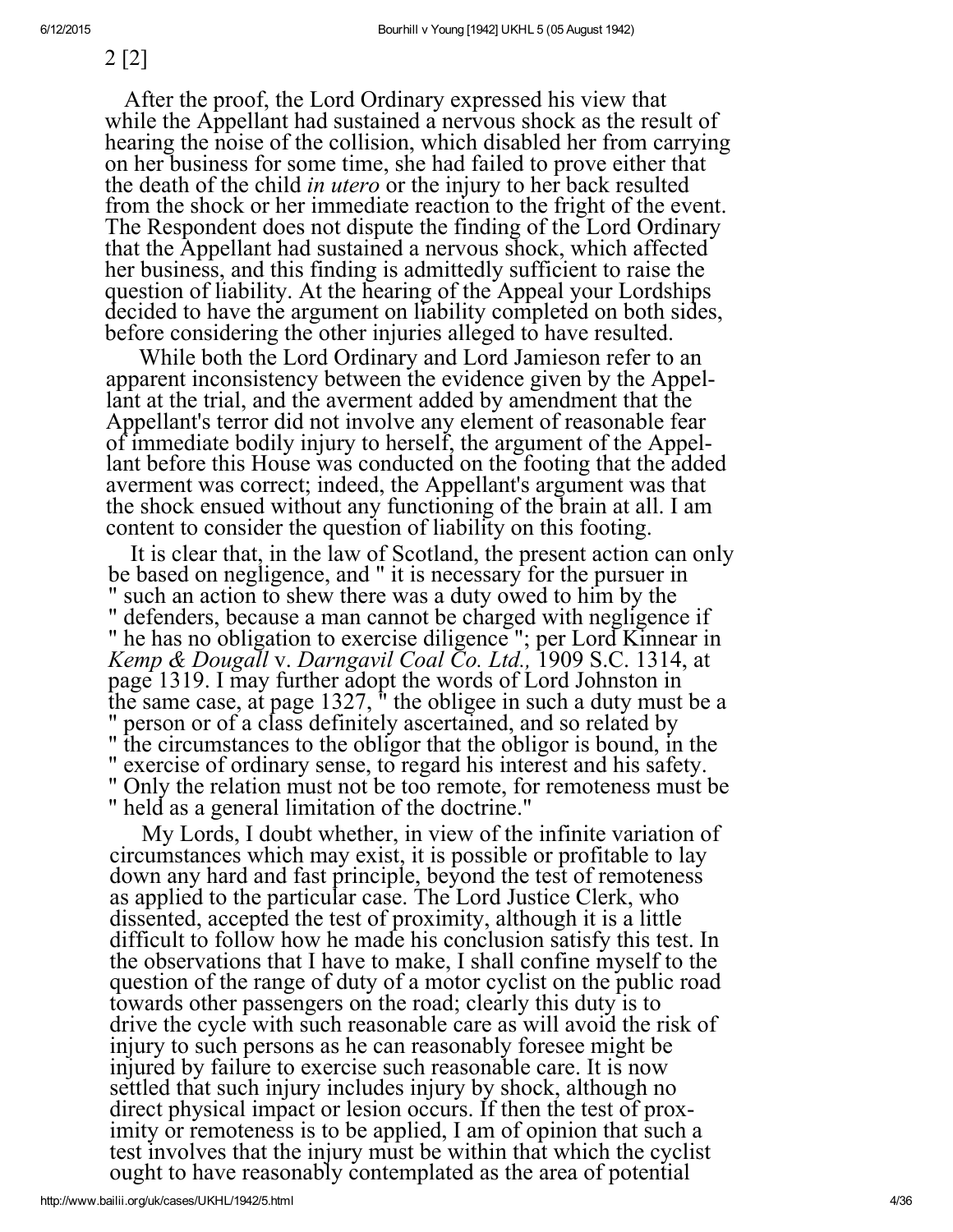danger which would arise as the result of his negligence, and the question in the present case is whether the .Appellant was within that area. I am clearly of opinion that she was not, for the following reasons: —

Although admittedly going at an excessive speed, the cyclist had his machine under his control, and this at once distinguishes this case from such cases as those where the motor has been left standing unoccupied and insufficiently braked, and has started off on an uncontrolled career. At the time of the collision with the motor, he was well past the tramcar, and the Appellant was not within the range of his vision, let alone that the tramcar obstructed any view of her. The risk of the bicycle ricochetting and hitting the Appel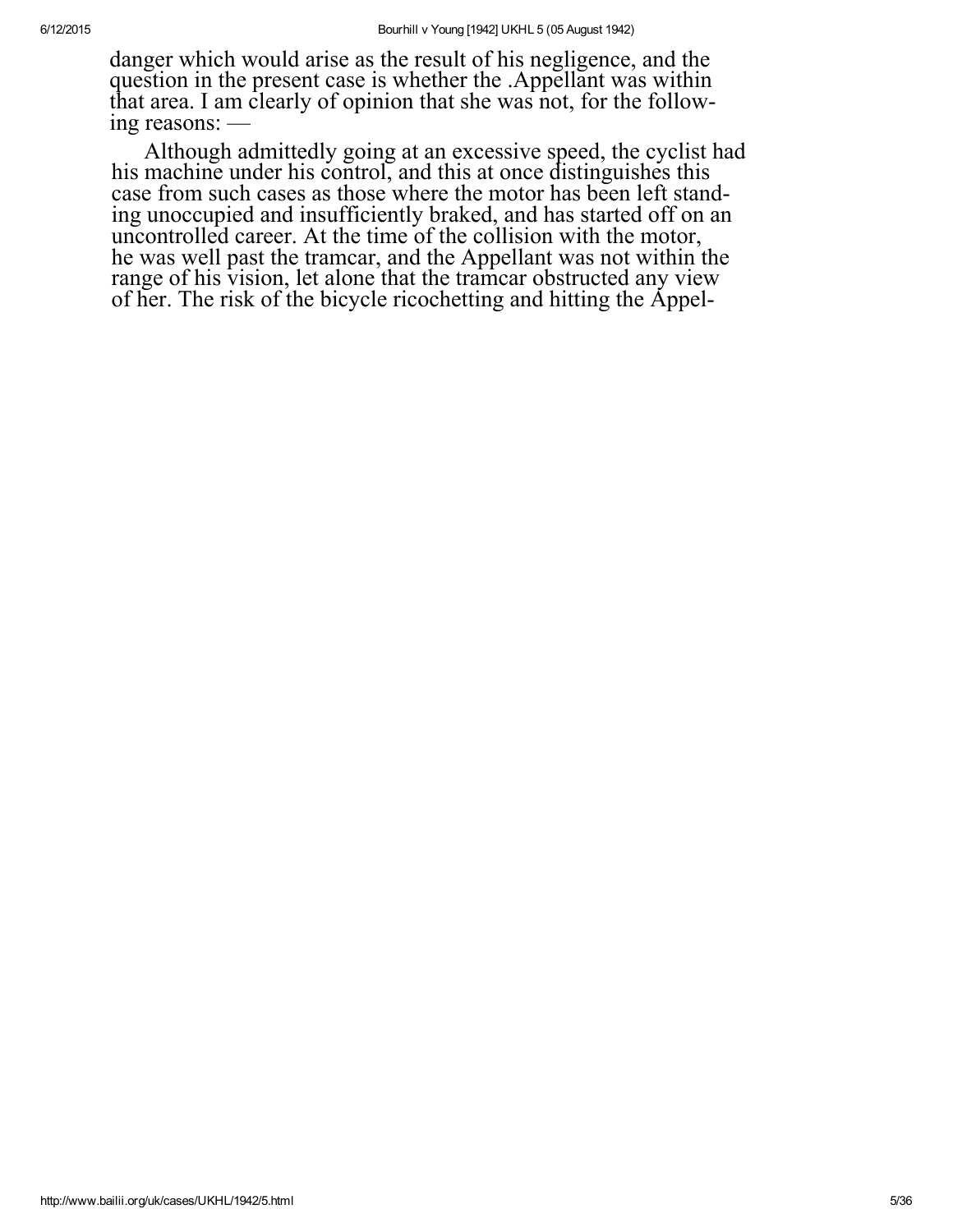#### [3] 3

lant, or of flying glass hitting her, in her position at the time, was so remote, in my opinion, that the cyclist could not reasonably be held bound to have contemplated it, and I differ from the Lord Justice Clerk on this point, but, as already stated, the Appellant's case is not now based on any fear of such possibilities, but merely on the sound of the collision. There is no suggestion that the volume of the noise of the collision afforded any ground for argument, and I am clearly of opinion that, in this case, the shock resulting to the Appellant, situated as she was, was not within the area of potential danger which the cyclist should reasonably have had in view. In my opinion, none of the cases cited presents sufficiently analogous circumstances, such as should control the decision in the present case.

The dictum of Kennedy L.J. in *Dulieu v. White & Sons*,  $(1901)$ 2 K.B. 669, at p. 675, may well afford a useful test, in appropriate cases, of the area of potential danger, but I am not prepared to accept it as a conclusive test in all cases. That dictum has received considerable acceptance in Scottish cases. There may be circumstances under which it should not be applied, and I prefer to treat each case on its own facts as it arises, with assistance from cases in which the facts are so analogous as to afford guidance.

It would not be right, however, in view of the attention paid to them in argument and in the opinions of the learned Judges, not to refer to three of the English decisions. In re Polemis and Furness *Withy & Co.*, (1921) 3 K.B. 560; in the Court of Appeal the issue only related to the question of damages; Bankes L.J., at p. 571, says, " What a defendant ought to have anticipated as a reason able man is material when the question is whether or not he was guilty of negligence, that is) of want of due care according to " the circumstances. ... In the present case the arbitrators have " found as a fact that the falling of the plank was due to the negli gence of the defendants' servants. The fire appears to me to have "been directly caused by the falling of the plank. Under these " circumstances I consider that it is immaterial that the causing of " the spark by the falling of the plank could not have been reason " ably anticipated." The case is therefore of no assistance here, and I have no occasion to consider whether the principle so laid down as to assessment of damages correctly states the law of England, and, if so, whether the law of Scotland is the same. The same is true of Hambrook v. Stokes Brothers, (1925) 1 K.B. 141, which was the case of a motor lorry left at the top of a steep and narrow street unattended, with the engine running, and without being properly secured, with the consequence that the lorry started off by itself and ran violently down the incline. My noble and learned friend Lord Atkin, then Atkin L.J., at p. 156, says, " I agree that in the present case the plaintiff must show a breach of duty to her, but this she " shows by the negligence of the defendants in the care of their lorry. ' I am clearly of opinion that the breach of duty to her is admitted "in the pleadings." But there are certain *obiter dicta* on the question of duty, which might be considered too wide, and I reserve any opinion on them. The remaining case is Owens v. Liverpool Corporation, (1939) I K.B. 394, in which the defendants' tramcar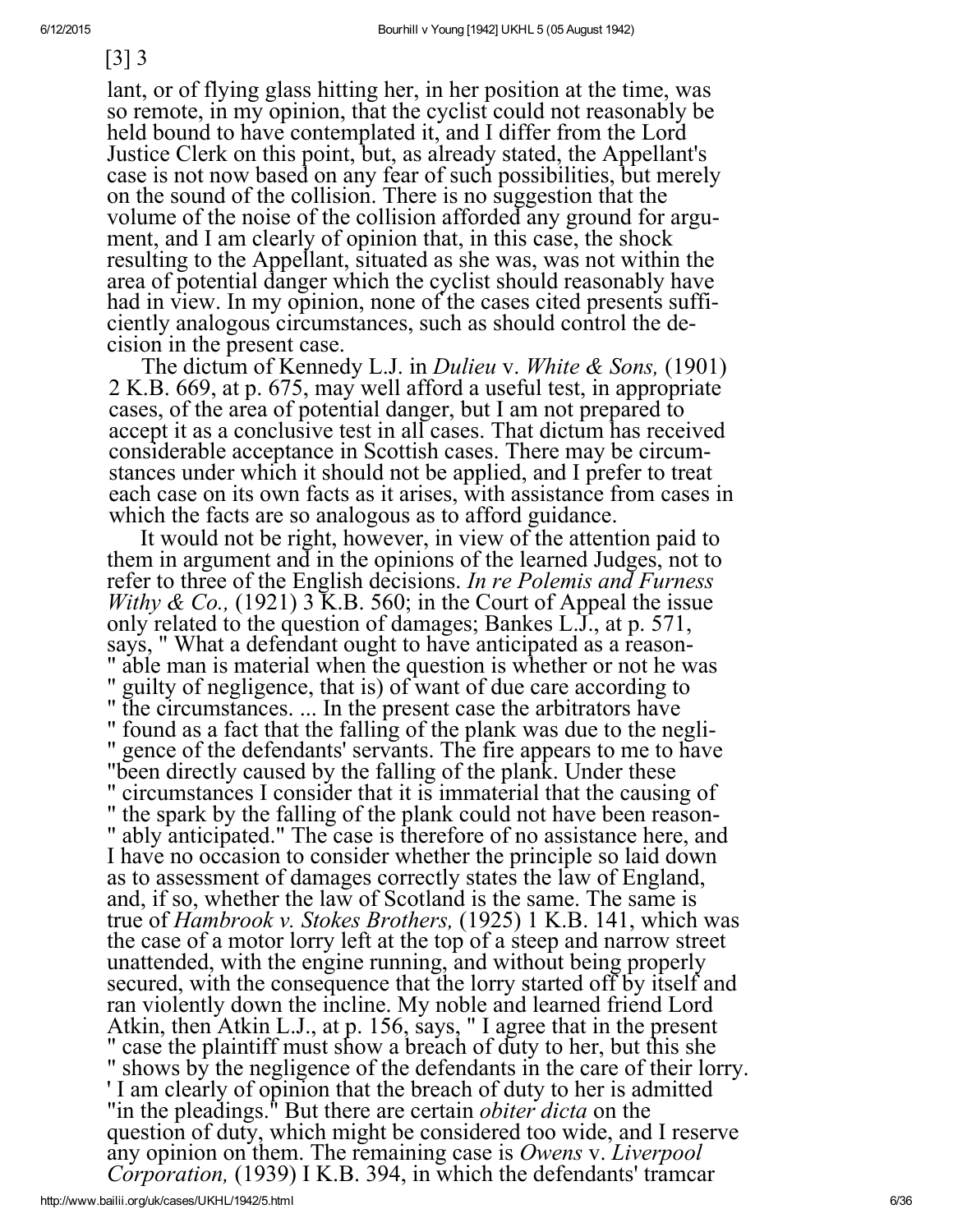collided with a hearse, damaged it and caused the coffin to be overturned, and mourners were held entitled to recover damages for mental shock, although there was no apprehension, or actual sight, of injury to a human being. While each case must depend on its own circumstances, I have difficulty in seeing that there was any relationship of duty between the parties in that case.

I am therefore of opinion that the Appellant has failed to establish that, at the time of the collision, the cyclist owed any duty to her, and that the Appeal fails. I accordingly move that the Appeal should be dismissed, that the judgment appealed from should be affirmed, and that the Appellant should pay the Respondent's costs of the Appeal.

21480 A 2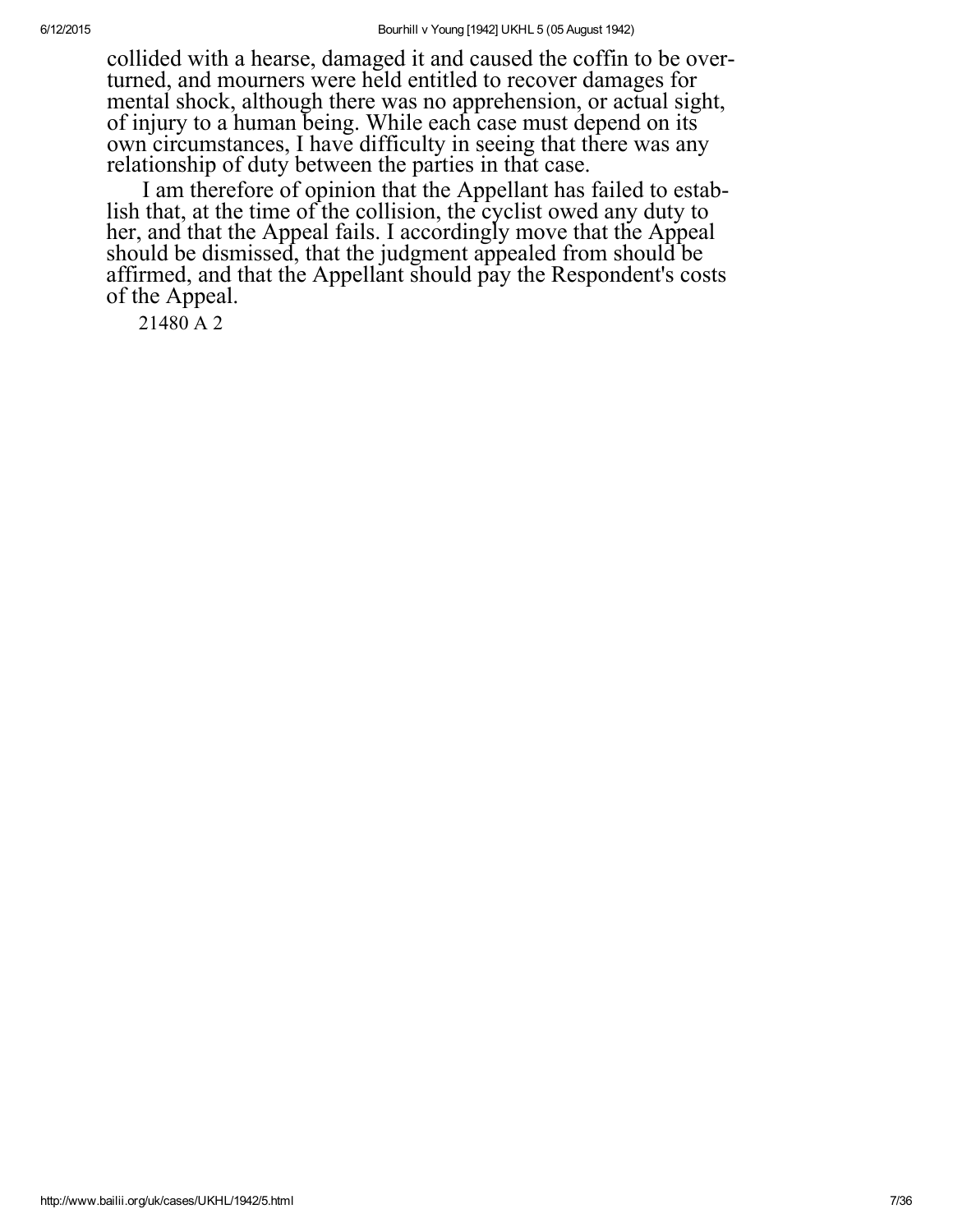6/12/2015 Bourhill v Young [1942] UKHL 5 (05 August 1942)

Lord

Thankerton Lord Russell of Killowen Lord Macmillan Lord Wright Lord Porter

#### HAY OR BOURHILL

 $v-$ 

#### YOUNG

### Lord Russell of Killowen

#### (READ BY LORD THANKERTON)

#### MY LORDS,

The pursuer seeks to recover a sum of £1,250 as reparation for injuries alleged to have been sustained by her as the result of a collision between a motor-cycle and a motor car which occurred on the 11th October, 1938, at the junction of Colinton Road and Glenlockhart Road, Edinburgh.

The motor-cycle was ridden by one John Young, who died as a result of the collision, and the action was raised against James Young, his father and executor-dative.

The foundation of the pursuer's claim is fault or negligence alleged against John Young, an allegation which postulates a breach by him of some duty owed by him to the pursuer. Therefore the first essential for the pursuer to establish is the existence of a duty owed to her by John Young of which he committed a breach.

As between John Young and the driver of the motor car, John Young was admittedly negligent in that he was in breach of the duty which he owed to him of not driving, while passing the stationary tramcar, at such a speed as would prevent him from pulling up in time to avoid a collision with any vehicle which might come across the front of the tramcar from Colinton Road into Glenlockhart Road. But it by no means follows that John Young owed any duty to the pursuer. The facts relevant to this question seem to me to be these: —The pursuer was not in any way physically involved in the collision. She had been a passenger in the tramcar which had come from the direction of the city and had stopped some 15 or 16 yards short of the point of collision. She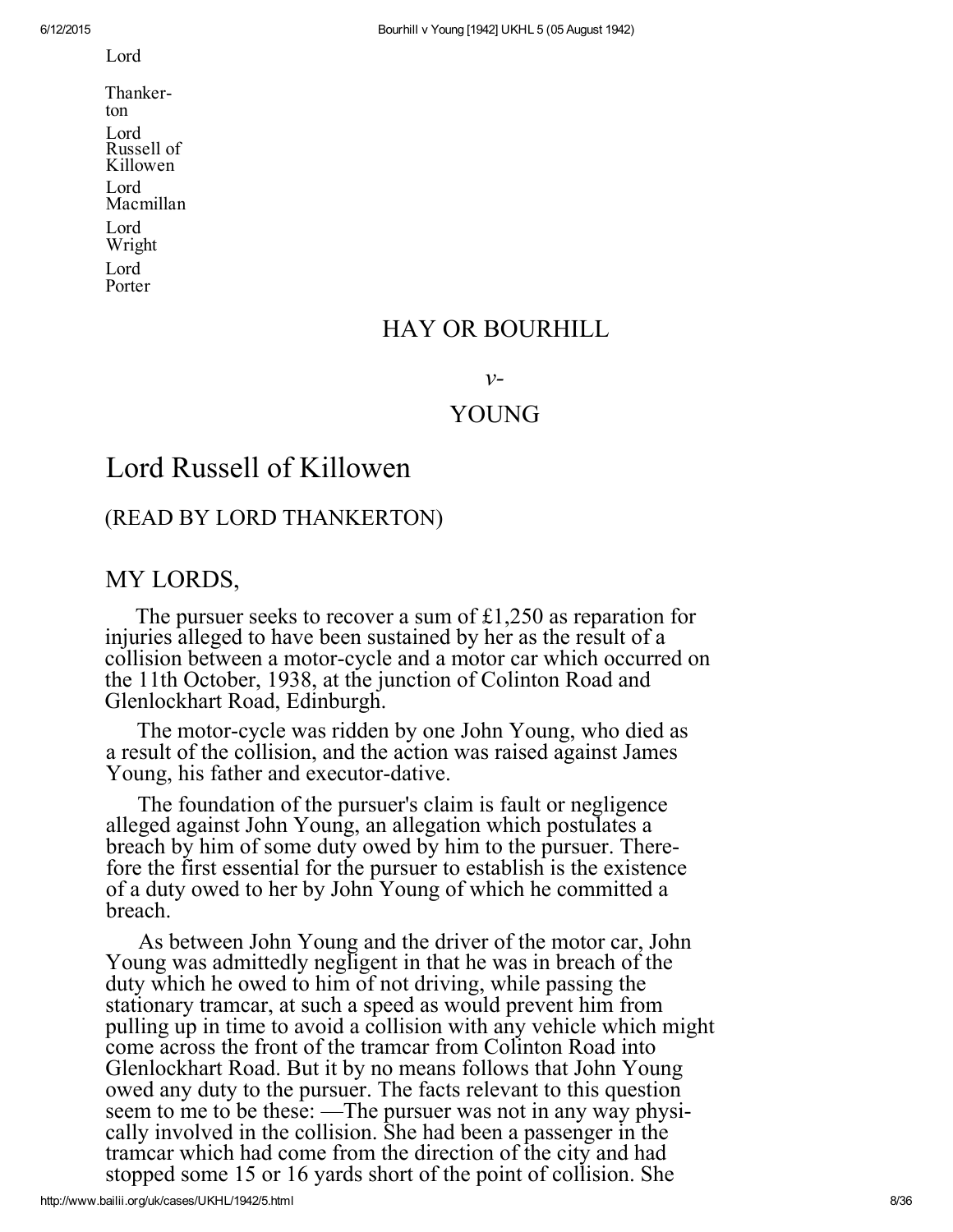was standing in the road on the off-side of the tramcar (which was at rest), with her back to the driver's platform. The front part of the tramcar was between her and the colliding vehicles. She was frightened by the noise of the collision, but she had no reasonable fear of immediate bodily injury to herself.

In considering whether a person owes to another a duty a breach of which will render him liable to that other in damages for negligence, it is material to consider what the defendant ought to have contemplated as a reasonable man. This consideration may play a double role. It is relevant in cases of admitted negligence (where the duty and breach are admitted) to the question of remoteness of damage, i.e., to the question of compensation, not to culpability; but it is also relevant in testing the existence of a duty as the foundation of the alleged negligence, i.e., to the question of culpability, not to compensation.

It will be sufficient in this connection to cite two passages from well known judgments. The first is from the judgment of Brett, M.R. in Heaven v. Fender (11 Q.B.D. 503 at p. 509): —

> " Whenever one person is by circumstances placed in such a position with regard to another that every one of ordinary sense who did think would at once recognize that if he did not use ordinary care and skill in his own conduct with regard to those circumstances he would cause danger of injury to the person or property of the other, a duty arises to use ordinary care and skill to avoid such danger."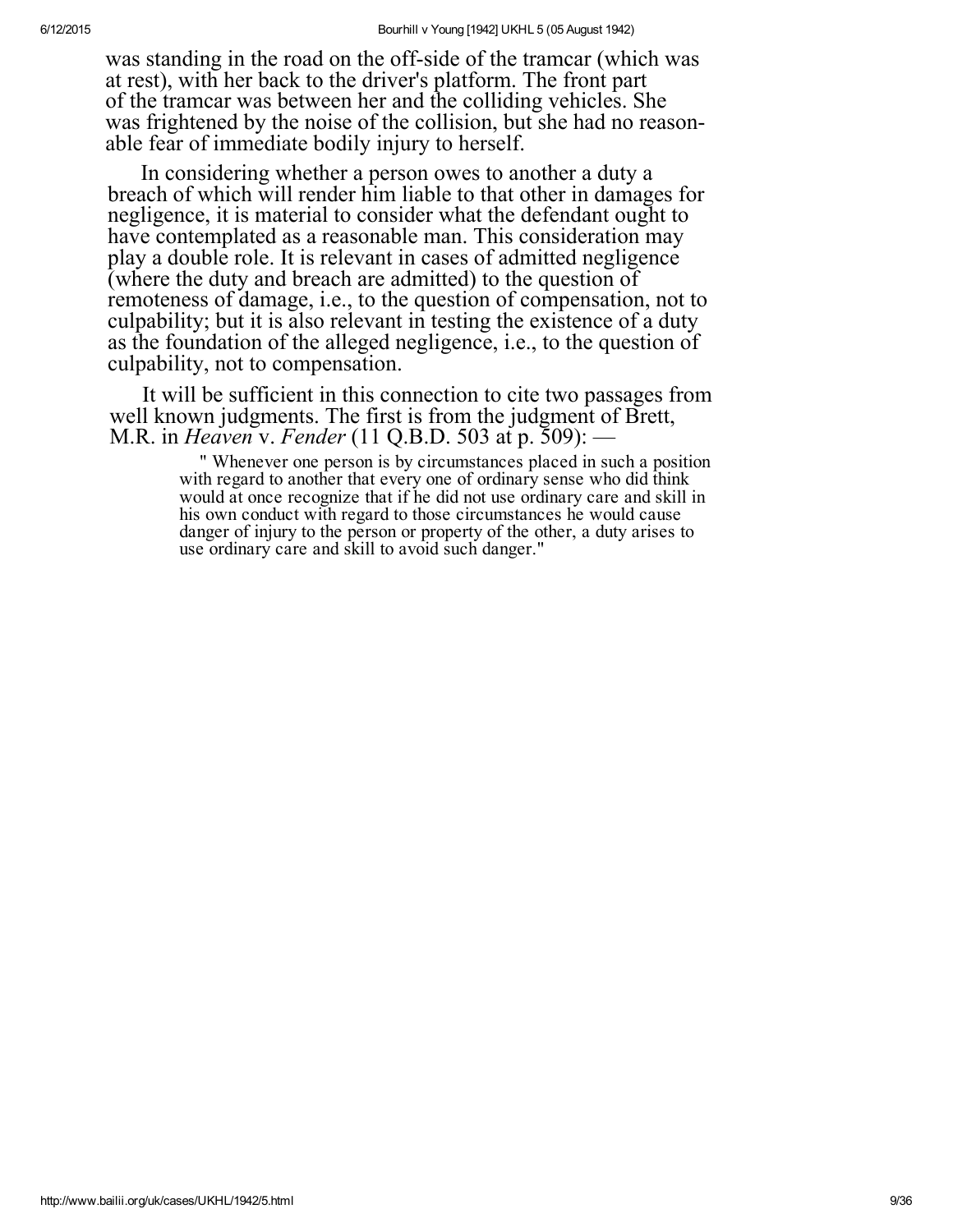[5] 2

The second is from the speech of Lord Atkin in *Donoghue* v. Stevenson [\(1932](http://www.bailii.org/uk/cases/UKHL/1932/100.html) A.C. 562 at p. 580): —

" You must take reasonable care to avoid acts or omissions which you can reasonably foresee would be likely to injure your neighbour. Who then in law is my neighbour? The answer seems to be—persons who are so closely and directly affected by my act that I ought reasonably to have them in contemplation as being so affected when I am directing my mind to the acts or omissions which are called in question."

A man is not liable for negligence in the air; the liability only arises "where there is a duty to take care and where failure in " that duty has caused damage" (see per Lord Macmillan in Donoghue v. Stevenson (at p. 618). In my opinion such a duty only arises towards those individuals of whom it may be reasonably anticipated that they will be affected by the act which constitutes the alleged breach.

Can it be said that John Young could reasonably have anticipated that a person, situated as was the pursuer, would be affected by his proceeding towards Colinton at the speed at which he was travelling ? I think not.

His road was clear of pedestrians; the pursuer was not within his vision, but was standing behind the solid barrier of the tramcar; his speed in no way endangered her. In these circumstances I am unable to see how he could reasonably anticipate that, if he came into collision with a vehicle coming across the tramcar into Glenlockhart Road, the resultant noise would cause physical injury by shock to a person standing behind the tramcar. In my opinion he owed no duty to the pursuer, and was therefore not guilty of any negligence in relation to her.

The duty of the driver of a motor vehicle in a highway has often been stated in general terms which if literally interpreted would include persons to whom the driver would obviously owe no duty at all, as for instance, persons using the highway but who having passed the vehicle are well on their way in the opposite direction. I think the true view was correctly expressed by Lord Jamieson in the present case when he said: —" No doubt the duty of a driver " is to use proper care not to cause injury to persons on the highway " or in premises adjoining the highway, but it appears to me that " his duty is limited to persons so placed {hat they may reasonably " be expected to be injured by the omission to take such care."

The pursuer was not in my opinion " so placed "; or (to use the language of Lord Mackay) she has " failed to bring herself into any " relationship to the cyclist which infers a duty of care in driving " owed by him towards her."

On this ground the Interlocutor appealed against should be affirmed, and the Appeal dismissed.

My Lords, we heard a lengthy argument addressed to the questions whether the case of *Hambrook v. Stokes* (1925, 1 K.B. 141) was rightly decided; and if so whether the decision was in accord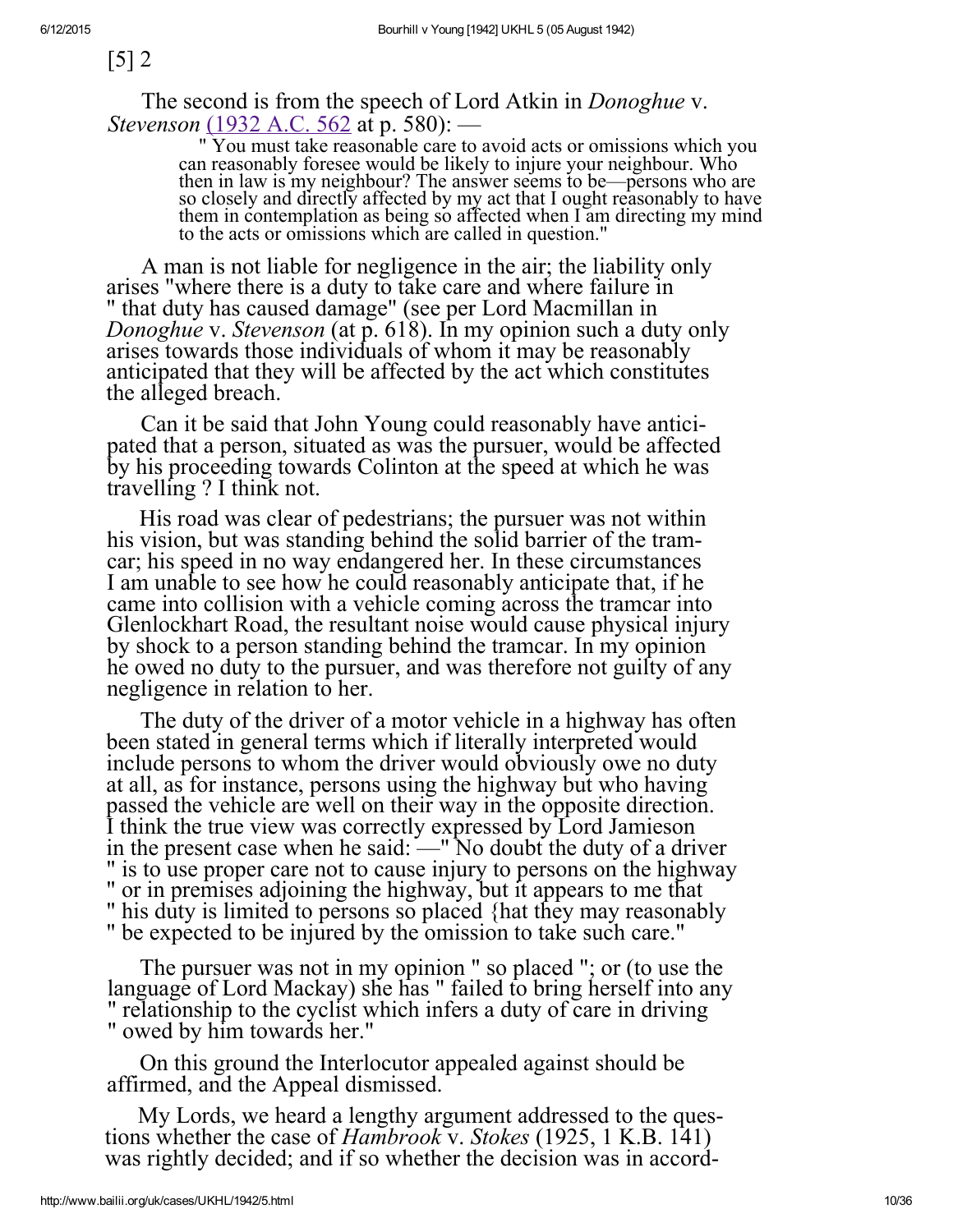6/12/2015 Bourhill v Young [1942] UKHL 5 (05 August 1942)

ance with the law of Scotland, as expounded in the numerous Scottish decisions cited to us. In the view which I have taken of the present case it is unnecessary to express a final view upon these questions. I will only say that, as at present advised, I see no reason why the laws of the two countries should differ in this respect, and I prefer the dissenting judgment of Sargant LJ. to the decision of the majority in Hambrook v. Stokes. It was said by counsel for the pursuer that it was impossible to affirm the Interlocutor under appeal without disapproving of the decision in Hambrook v. Stokes. I do not agree, for the simple reason that in that case the negligence, which was the basis of the claim, was admitted; whereas in the present case we are affirming because John Young was guilty of no negligence in relation to the pursuer.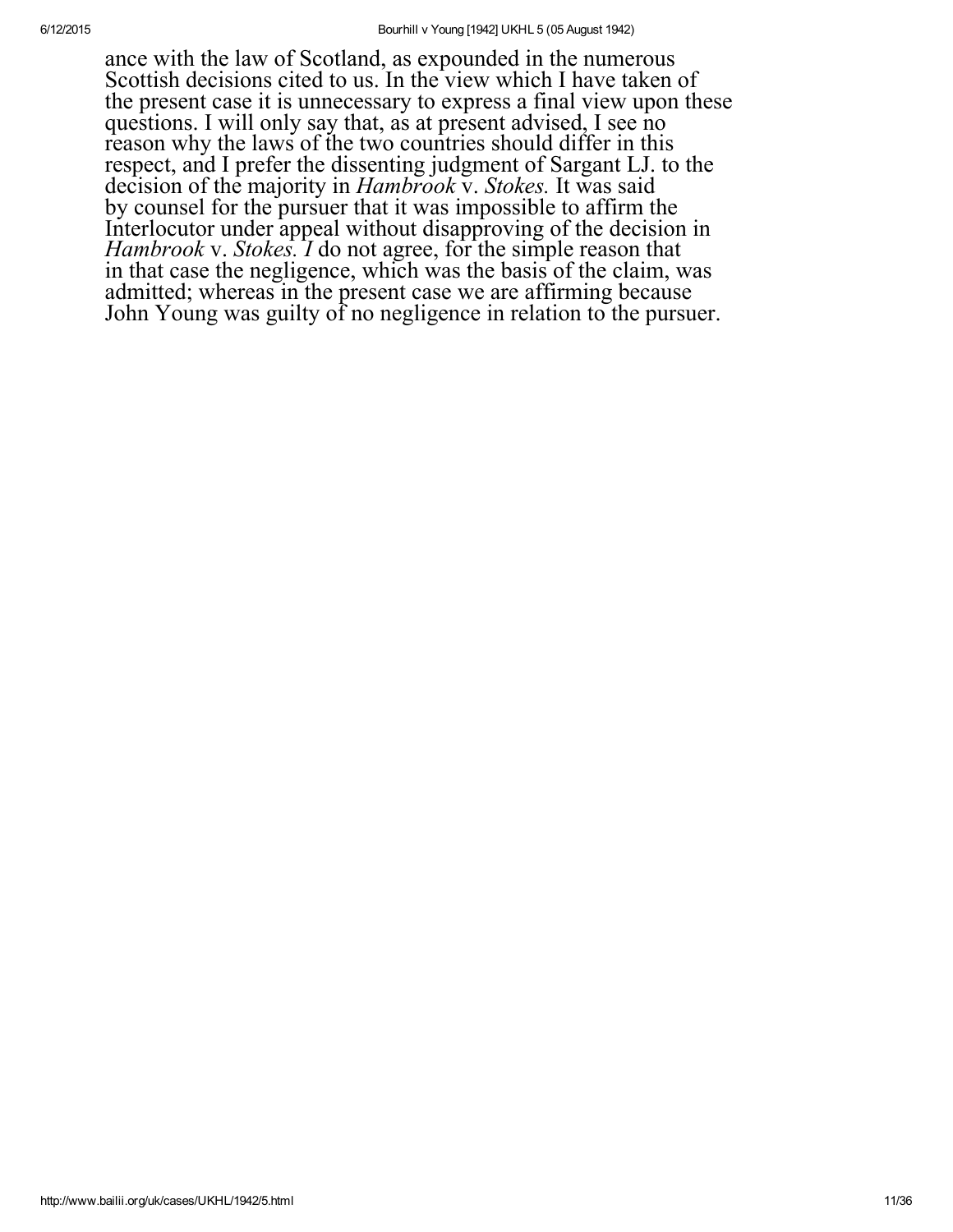6/12/2015 Bourhill v Young [1942] UKHL 5 (05 August 1942)

Lord

Thankeiton Lord Russell of

Killowen Lord Macmillan Lord

Wright Lord Porter

[6]

#### HAY OR BOURHILL

 $\nu$ .

### YOUNG

## Lord Macmillan MY LORDS,

It is established that the pursuer in this action suffered in her health and in her ability to do her work by reason of the shock which she sustained when a motor cycle ridden by the deceased John Young collided with a motor car in her vicinity. The question for decision is whether the Defender as representing the late John Young can be rendered accountable at law for what the pursuer has suffered.

It is no longer necessary to consider whether the infliction of what is called mental shock may constitute an actionable wrong. The crude view that the law should take cognizance only of physical injury resulting from actual impact has been discarded, and it is now well recognised that an action will lie for injury by shock sustained through the medium of the eye or the ear without direct contact. The distinction between mental shock and bodily injury was never a scientific one, for mental shock is presumably in all cases the result of, or at least accompanied by, some physical disturbance in the sufferer's system. And a mental shock may have consequences more serious than those resulting from physical impact. But in the case of mental shock there are elements of greater subtlety than in the case of an ordinary physical injury and these elements may give rise to debate as to the precise scope of legal liability.

Your Lordships have here to deal with a common law action founded on negligence. The pursuer's plea is that she has " sustained loss, injury and damage through the fault of the said " John Young " and that she is " entitled to reparation therefor out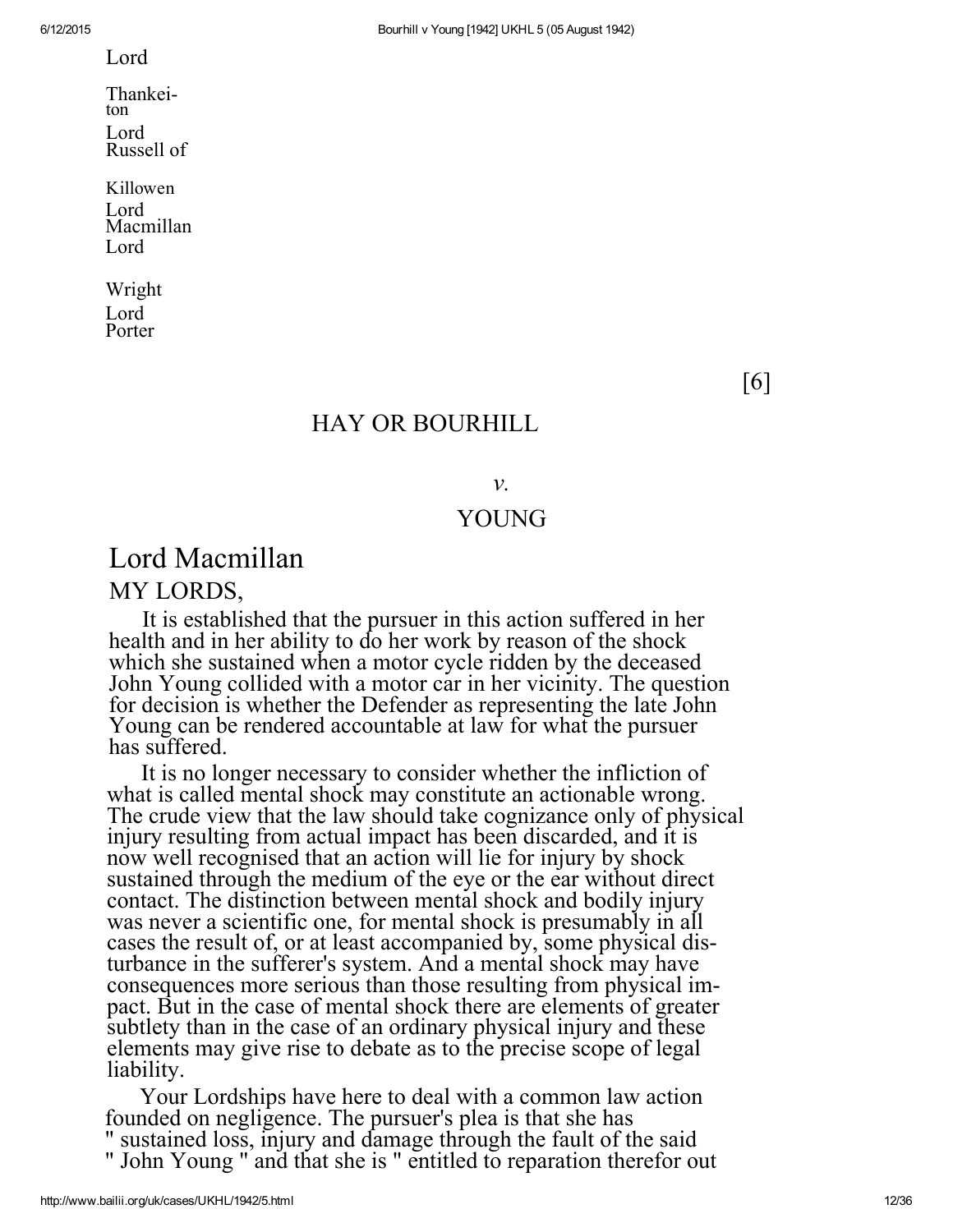" of his estate." She can recover damages only if she can show that in relation to her the late John Young acted negligently; to establish this she must show that he owed her a duty of care which he failed to observe and that as a result of this failure in duty on his part she suffered as she did. As was said by Lord Kinnear: " A man cannot be charged with negligence if he has no obligation " to exercise diligence." (Kemp and Dougall v. Darngavil Coal Co., Ltd., 1909 S.C. 1314 at p. 1319, quoted by Lord Thankerton in Donoghue v. Stevenson  $1932$  A.C. 562 at p. 602.)

In dealing with a case of alleged negligence it is thus necessary to ascertain first what in the circumstances was the duty of the person alleged to be in fault and second to whom that duty was owed.

The late John Young was riding a motor bicycle in an Edinburgh street. What duty then was incumbent upon him? It cannot be better or more succinctly put than it was by Lord Jamieson in the Second Division in the present case when he said that " the duty of a driver is to use proper care not to cause injury " to persons on the highway or in premises adjoining the high " way." Proper care connotes avoidance of excessive speed, keeping a good look-out, observing traffic rules and signals and so on. Then to whom is the duty owed ? Again I quote and accept Lord Jamieson's words: ' To persons so placed mat they may reason " ably be expected to be injured by the omission to take such care." The duty to take care is the duty to avoid doing or omitting to do anything the doing or omitting to do which may have as its reasonable and probable consequence injury to others and the duty is owed to those to whom injury may reasonably and probably be anticipated if the duty is not observed.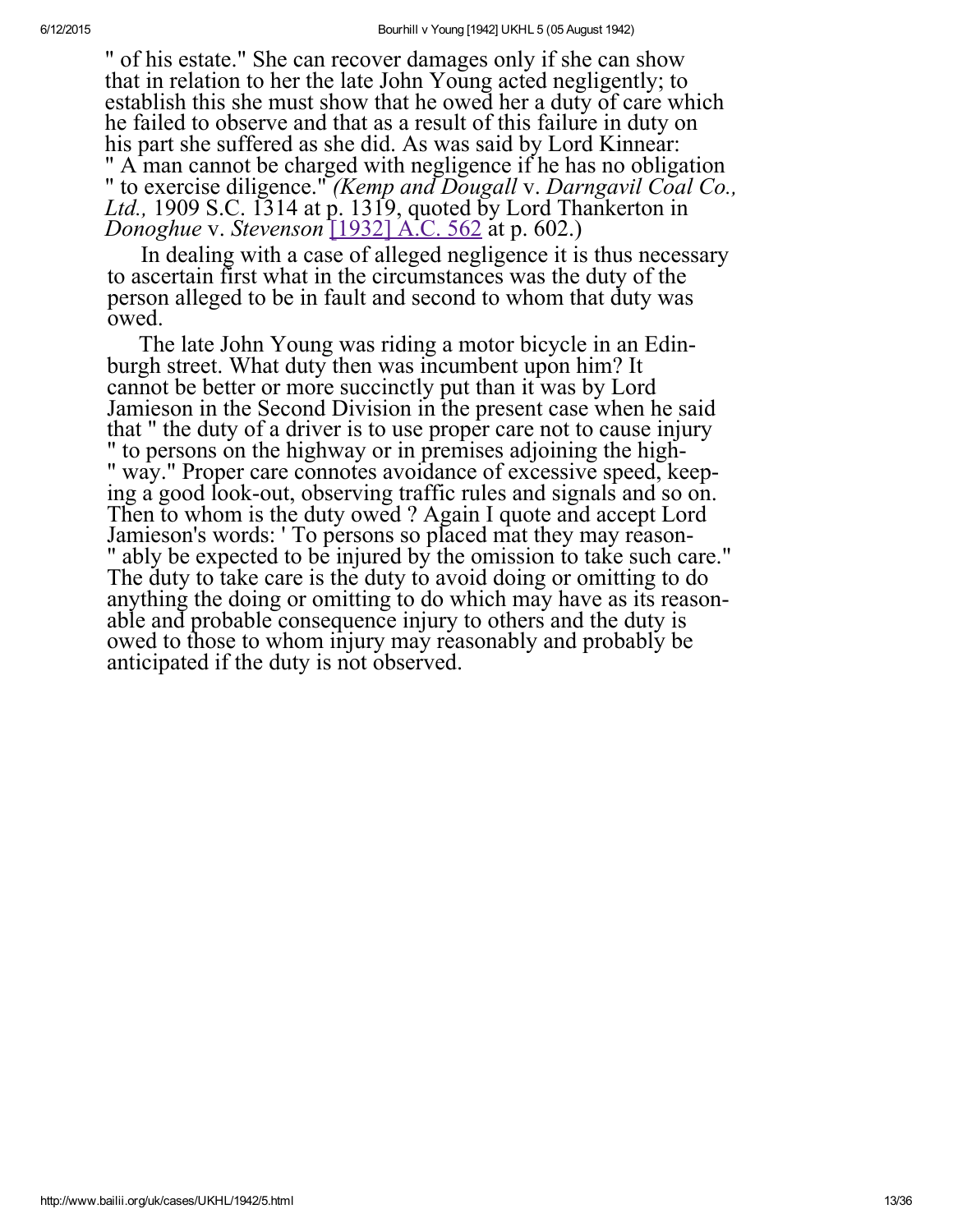#### [7] 2

There is no absolute standard of what is reasonable and probable; it must depend on circumstances and must always be a question of degree. In the present instance the late John Young was clearly negligent in a question with the occupants of the motor car with which his cycle collided. He was driving at an excessive speed in a public thoroughfare and he ought to have foreseen that he might consequently collide with any vehicle which he might meet in his course, for such an occurrence may reasonably and probably be expected to ensue from driving at a high speed in a street. But can it be said that lie ought further to have foreseen that his excessive speed, involving the possibility of collision with another vehicle, might cause injury by shock to the pursuer? The pursuer was not within his line of vision, for she was on the other side of a tramway car which was standing Between him and her when he passed and it was not until he had proceeded some distance beyond her that he collided with the motor car. The pursuer did not see the accident and she expressly admits that her " terror did not involve any element of reasonable fear of immediate " bodily injury to herself." She was hot so placed that there was any reasonable likelihood of her being affected by the deceased's careless driving.

In these circumstances I am of opinion with the majority of the learned Judges of the Second Division that the late John Young was under no duty to the pursuer to foresee that his negligence in driving at an excessive speed and consequently colliding with a motor car might result in injury to the pursuer, for such a result could not reasonably and probably be anticipated. He was therefore not guilty of negligence in a question with the pursuer.

That is sufficient for the disposal of the case and absolves me from considering the question whether injury through mental shock is actionable only when, in the words of Kennedy, J., the shock arises from a reasonable fear of immediate personal injury to oneself *(Dulieu v. White &* Sows  $[1901]$  2 K.B. 669 at p. 675) which was admittedly not the case in the present instance. It also absolves me from considering whether, if the late John Young neglected any duty which he owed to the pursuer, which, in my opinion, he did not, the injury of which she complains was too remote to entitle her to damages. I shall observe only that the view expressed by Kennedy, J., has in Scotland the support of a substantial body of authority, although it was not accepted by the Court of Appeal in England in *Hambrook v. Stokes Bros.* [1925] 1 K.B. 141, notwithstanding a powerful dissent by Sargant, L.J. This House has not yet been called upon to pronounce on the question either as a matter of Scots Law or as a matter of English Law, and I reserve my opinion upon it. The decision in Owens v. Liverpool Corporation [1939] I K.B. 394, if it is the logical consequence of *Hambrook's* case, shows how far-reaching is the principle involved.

On the second point it was argued that once an act is properly characterised as negligent, that is to say, as a breach of a duty of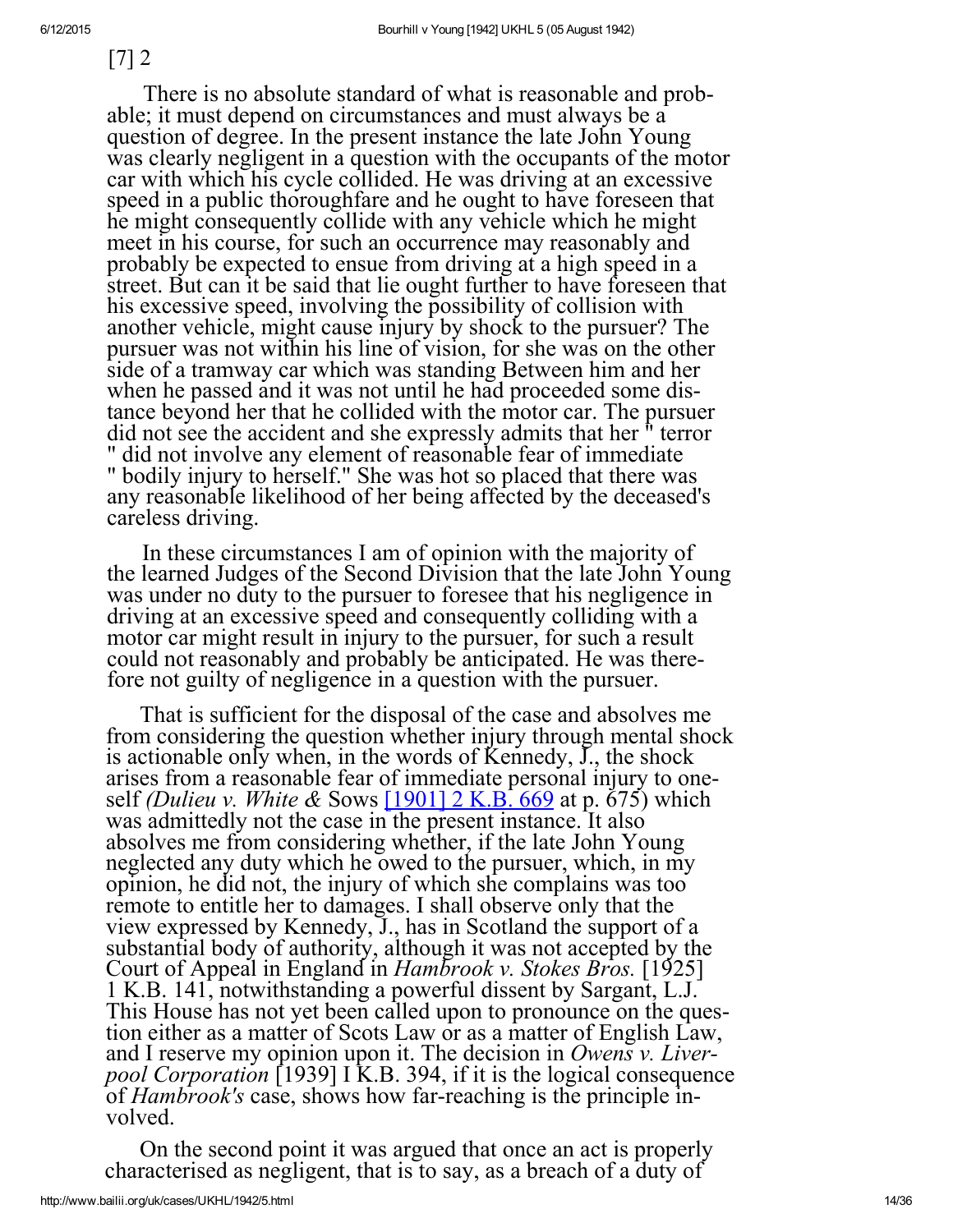care owed to a particular person, then the party at fault is liable to that person for everything that directly follows from the negligent act whether or not it could have been foreseen as a natural and probable result of the negligent act. For this the case of In re Polemis and Furness, Withy & Co. [1921] 3 K.B. 560, was cited. Whether the law there laid down is consonant with the law of England it will be for this House to pronounce when the occasion arises. As at present advised, I doubt if it is the law of Scotland, and I could cite ample authority to the contrary. But again this is not a point which I deem it necessary to discuss now.

I am accordingly for affirming the decision of the Second Division of the Court of Session and dismissing the Appeal.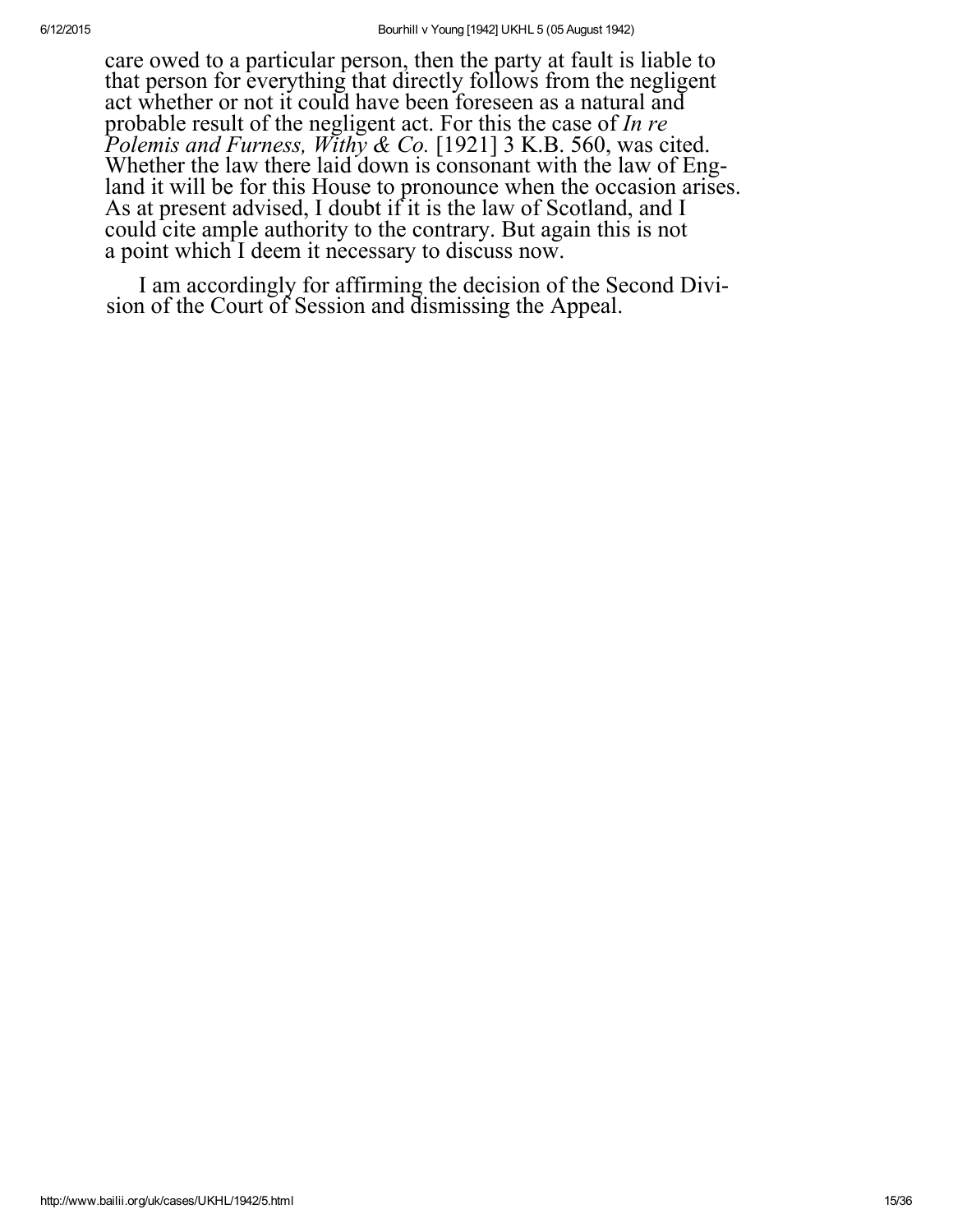Wright Lord Porter

[8]

#### HAY or BOURHILL

 $\nu$ .

### YOUNG

### Lord Wright

#### MY LORDS,

That damage by mental shock may give a cause of action is now well established and is not disputed in this case, but as Phillimore J. pointed out in his admirable judgment in *Dulieu y. White*, 1901, 1 K.B. 600, the real difficulty in questions of this kind is to decide whether there has been a wrongful act or breach of duty on the part of the Defendant vis- $\dot{a}$ -vis the Plaintiff. That being the prior question, if it is answered against the Plaintiff the matter is concluded. I shall therefore consider that issue in the first place.

The Appellant, according to the finding of the Lord Ordinary, suffered substantial damage, and suffered it owing to the conduct of the motorist. But the infliction of damage on a plaintiff does not in itself give a cause of action. Damage due to the legitimate exercise of a right is not actionable, even if the actor contemplates the damage. It is damnium absque injuria. The damage must be attributable to the breach by the defendant of some duty owing to the plaintiff. Where there is no immediate physical action by the defendant upon the plaintiff, but the action operates at a distance or it not direct or is what is called nervous shock, difficulties arise in ascertaining if there has been a breach of duty. Some cases are comparatively simple. Thus in Smith v. London and South Western Railway Co., L.R. 6, C.P. 14, at p. 22, Blackburn J. makes some observations, obvious enough but not to be forgotten, ' If the negligence were once established it would be no answer ' that it did much more damage than was expected. If a man fires ' a gun across a road where he may reasonably anticipate that ' persons will be passing and hits someone, he is guilty of negligence 'and liable for the injury he has caused; but if he fires in his own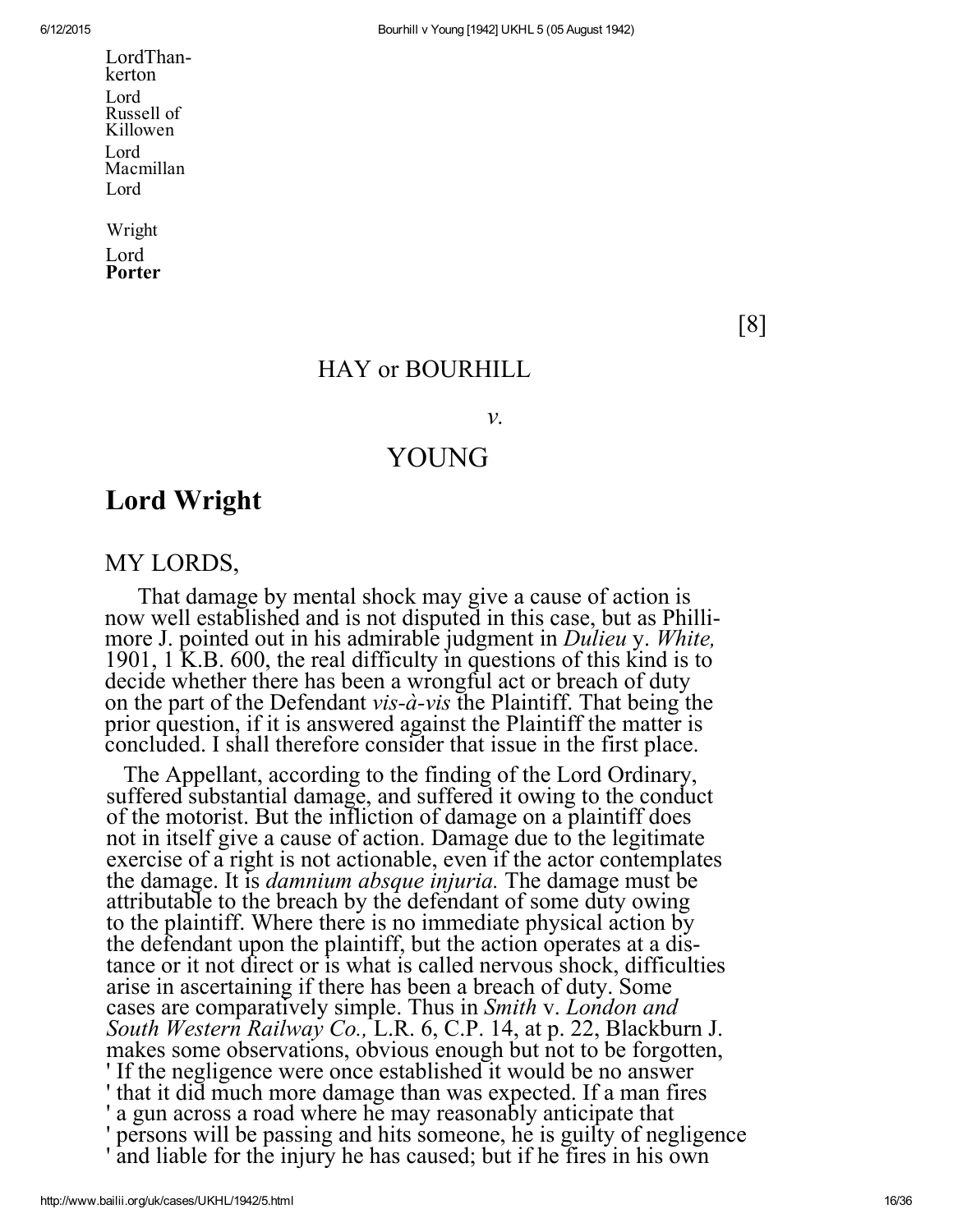' wood, where he cannot reasonably anticipate that anyone will be, ' he is not liable to anyone whom he shoots, which shows that what ' a person may reasonably anticipate is important in considering ' whether he has been negligent." Much to the same effect Scrutton L.J., in the *Polemis* case, 1921, 3 K.B. 560, at p. 577, said, " To deter-" mine whether an act is negligent, it is relevant to determine " whether any reasonable person would foresee that the act would " cause damage; if he would not the act is not negligent. . . . Once " the act is negligent the fact that its exact operation was not fore " seen is immaterial." These simple propositions are as much a part of the law of Scotland as of England. It would be, I repeat, a grievous defect if in a branch of law, of modern development like that of negligence; and one affecting the ordinary life of the people, there were a divergence in principle between the two laws. But having regard to the views on this point expressed by Lord Mackay and Lord Jamieson, I take it that they accept the test. Lord Jamieson quotes the well-known aphorism of Lord Atkin in Donoghue v. Stevenson, 1932, A.C. 562, a Scotch case, at p. 580, ' You must take reasonable care to avoid acts or omissions which " you can reasonably foresee would be likely to injure your neigh " hour." And " neighbour " means " persons so closely and directly " affected by my act that I ought reasonably to have them in con " templation as being so affected when I am directing my mind to " the acts or omissions which are called in question ". I do not read Lord Atkin's language in a similar context in Hambrook v. Stokes, 1925, 1 K.B. 141, at p. 156, as going beyond what he said hi Donoghue (supra).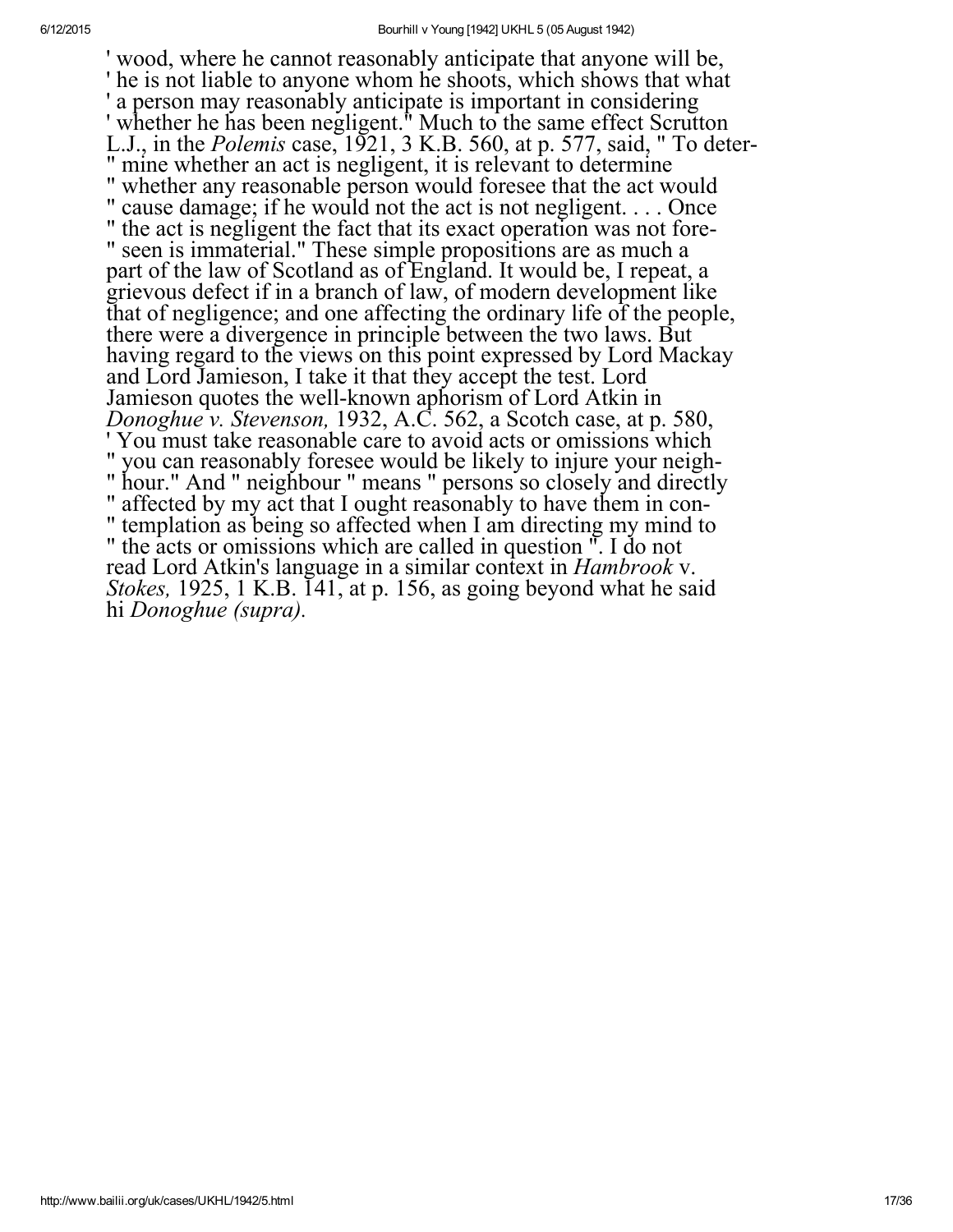#### [9] 2

This general concept of reasonable foresight as the criterion of negligence or breach of duty (strict or otherwise) may be criticised as too vague. But negligence is a fluid principle, which has to be applied to the most diverse conditions and problems of human life. It is a concrete not an abstract idea. It has to be fitted to the facts of the particular case. Willes J. defined it as absence of care according to the circumstances (Vaughan y. Toft Vale Co., 5 H. & N. 079, at 688). It is also always relative to the individual affected. This raises a serious additional difficulty in the cases where it has to be determined not merely whether the act itself is negligent against someone but whether it is negligent *vis-à-vis* the plaintiff. This is a crucial point in cases of nervous shock. Thus in the present case John Young was certainly negligent in an issue between himself and the owner of the car which he ran into, but it is another question whether he was negligent *vis-à-vis* the Appellant.

In such cases terms like " derivative" and " original" and " primary " and " secondary " have been applied to define and distinguish the type of the negligence. If, however, the Appellant has a cause of action it is because of a wrong to herself. She cannot build on a wrong to someone else. Her interest which was in her own bodily security, was of a different order from the interest of the owner of the car. That this is so is also illustrated by cases such as have been called in the United States " rescue " or " search " cases. This type has been recently examined and explained in the Court of Appeal in Haynes v. Harwood, 1935, 1 K.B. 146, where the Plaintiff, a police constable, was injured in stopping runaway horses, in a crowded street, in which were many children. His act was due to his mental reaction, whether instinctive or deliberate, to the spectacle of others' peril. The Court of Appeal approved the language used by the trial judge, Finlay J. (1934, 2 K.B. 247), when he held that to leave the horses unattended was a breach of duty not only to any person injured by being run over (in fact, no one was so injured), but to the constable. Finlay J.'s words were: " It seems to me that if horses run away it must be quite " obviously contemplated that people are likely to be knocked " down. It must also, I think, be contemplated that persons will " attempt to stop the horses and try to prevent injury to life or " limb." I may also refer to the admirable judgment of Cardozo J. in the New York Court of Appeals, in Wagner v. International *Railway Co.*, 232, N.Y. 176,  $\overline{a}$  " search " case, which is to the same effect. This again shows how the ambit of the persons affected by negligence or misconduct may extend beyond persons who are actually subject to physical impact. There indeed may be no one injured in a particular case by actual impact. But still a wrong may be committed to anyone who suffers nervous shock or is injured in an act of rescue. The man who negligently allows a horse to bolt, or a car to run at large down a steep street, or a savage beast to escape is committing a breach of duty towards every person who comes within the range of foreseeable danger, whether by impact or shock. But if there is no negligence or other default, there can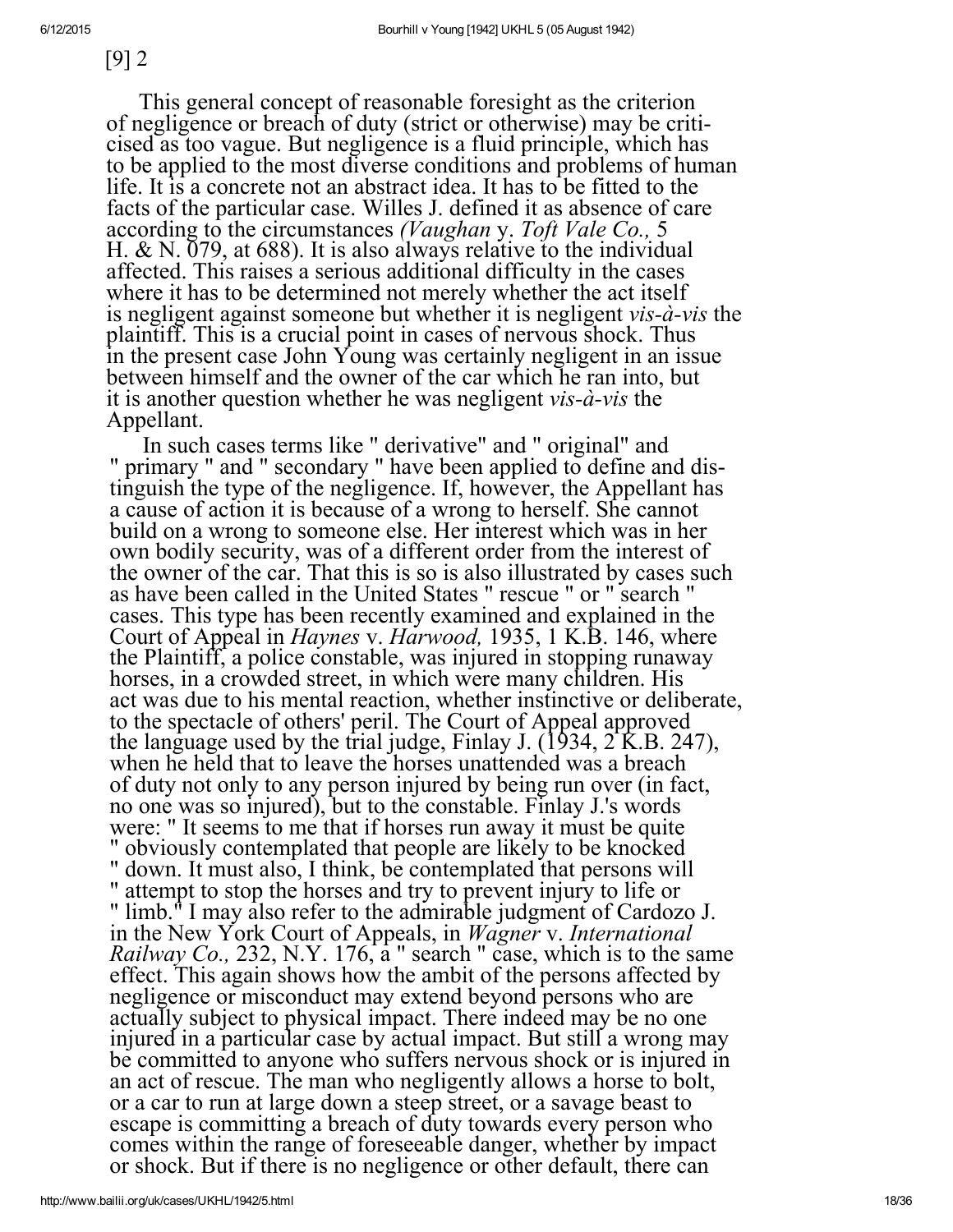6/12/2015 Bourhill v Young [1942] UKHL 5 (05 August 1942)

be no liability for either direct impact or for nervous shock. Thus, if owing to a latent defect or some mischance for which no one is liable, a terrifying collision occurs between vehicles on the road, and the occupants are killed or suffer horrible injuries, a bystander who suffers shock, whether through personal fear or merely horror, would have no action. On somewhat similar principles may be solved the problem of the old lady at Charring Cross, who suffers shock because she narrowly escapes being run over. She cannot claim damages if the driver is driving carefully, whether he hits her or not.

The present case, like many others of this type, may, however, raise the different question whether the Appellant's illness was not due to her peculiar susceptibility. She was eight months gone in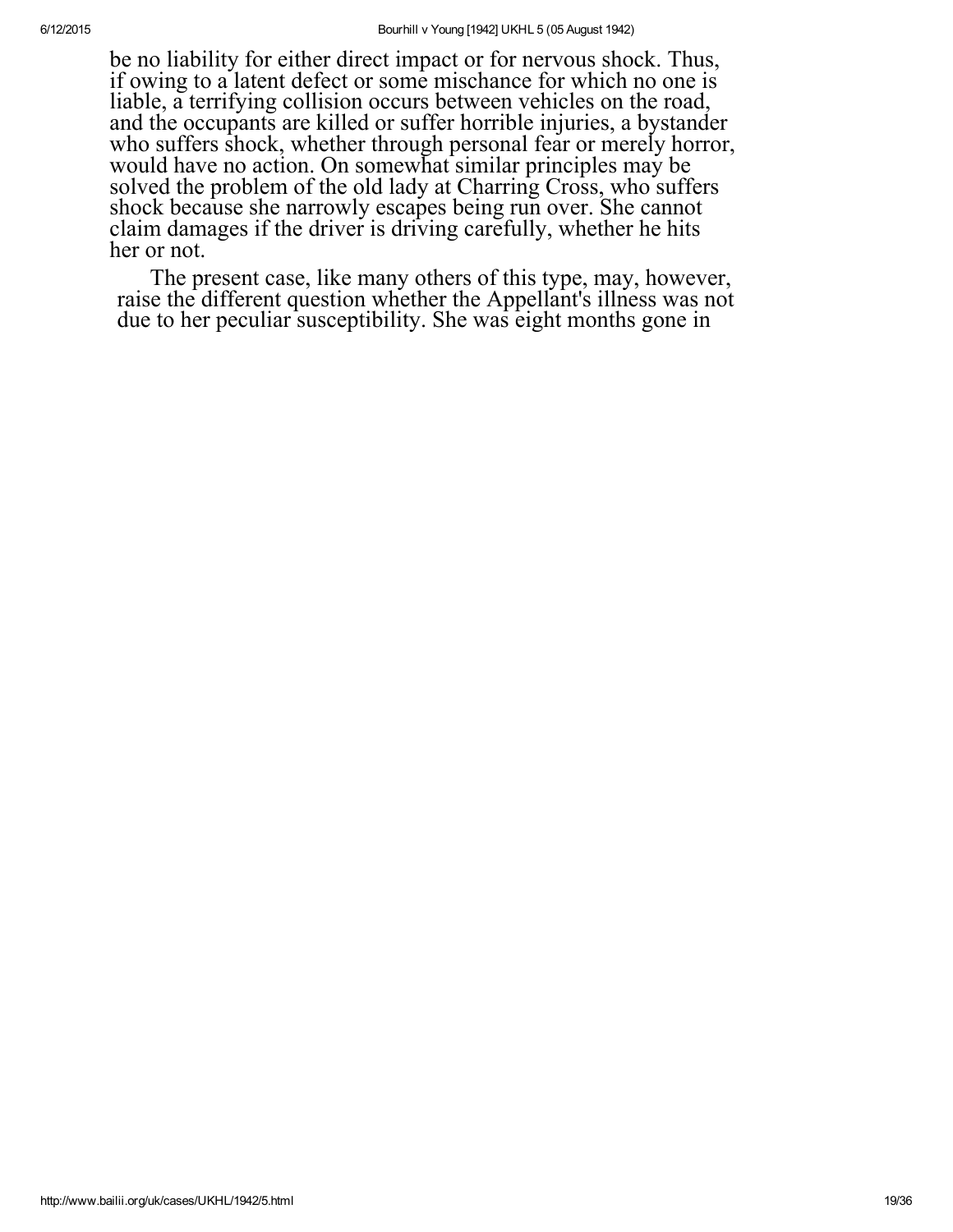### 3 [10]

pregnancy. Can it be said, apart from everything else, that it was likely that a person of normal nervous strength would have been affected in the circumstances by illness as the Appellant was? Does the criterion of reasonable foresight extend beyond people of ordinary health or susceptibility, or does it take into account the peculiar susceptibilities or infirmities of those affected which the Defendant neither knew of nor could reasonably be taken to have foreseen ? Must the manner of conduct adapt itself to such special individual peculiarities? If extreme cases are taken, the answer appears to be fairly clear, unless indeed there is knowledge of the extraordinary risk. One who suffers from the terrible tendency to bleed on slight contact, which is denoted by the term " a bleeder," cannot complain if he mixes with the crowd and suffers severely, perhaps fatally, from being merely brushed against. There is no wrong done there. A blind or deaf man who crosses the traffic on a busy street cannot complain if he is run over by a careful driver who does not know of and could not be expected to observe and guard against the man's infirmity. These questions go to " culpa bility, not compensation ", as Bankes L.J. said in the *Polemis* case (*supra*), at p. 571. No doubt it has long ago been stated and often restated that if the wrong is established the wrongdoer must take the victim as he finds him. That, however, is only true, as the *Polemis* case *(supra)* shows, on the condition that the wrong has been established or admitted. The question of liability is anterior to the question of the measure of the consequences which go with the liability. That was the second point, decided not for the first time, but merely reiterated in the *Polemis* case *(supra)*. It must be understood to be limited however to " direct" consequences to the particular interest of the Plaintiff which is affected. The Liesbosch case, 1933, A.C. 449, illustrates this limitation.

What is now being considered is the question of liability, and this, I think, in a question whether there is duty owing to members of the public who come within the ambit of the act, must generally depend on a normal standard of susceptibility. This, it may be said, is somewhat vague. That is true. But definition involves limitation, which it is desirable to avoid further than is necessary in a principle of law like negligence, which is widely ranging and is still in the stage of development. It is here, as elsewhere, a question of what the hypothetical reasonable man, viewing the position, I suppose *ex post facto*, would say it was proper to foresee. What danger of particular infirmity that would include must depend on all the circumstances; but generally, I think, a reasonably normal condition, if medical evidence is capable of defining it, would be the standard. The test of the Plaintiff's extraordinary susceptibility, if unknown to the Defendant, would in effect make him an insurer. The lawyer likes to draw fixed and definite lines and is apt to ask where the thing is to stop. I should reply it should stop where in the particular case the good sense of the jury or of the Judge decides. I should myself be disposed, as at present advised, to say that it should have stopped short of judgment for the Plaintiff in Owens v. Liverpool Corporation, 1939, 1 K.B. 394.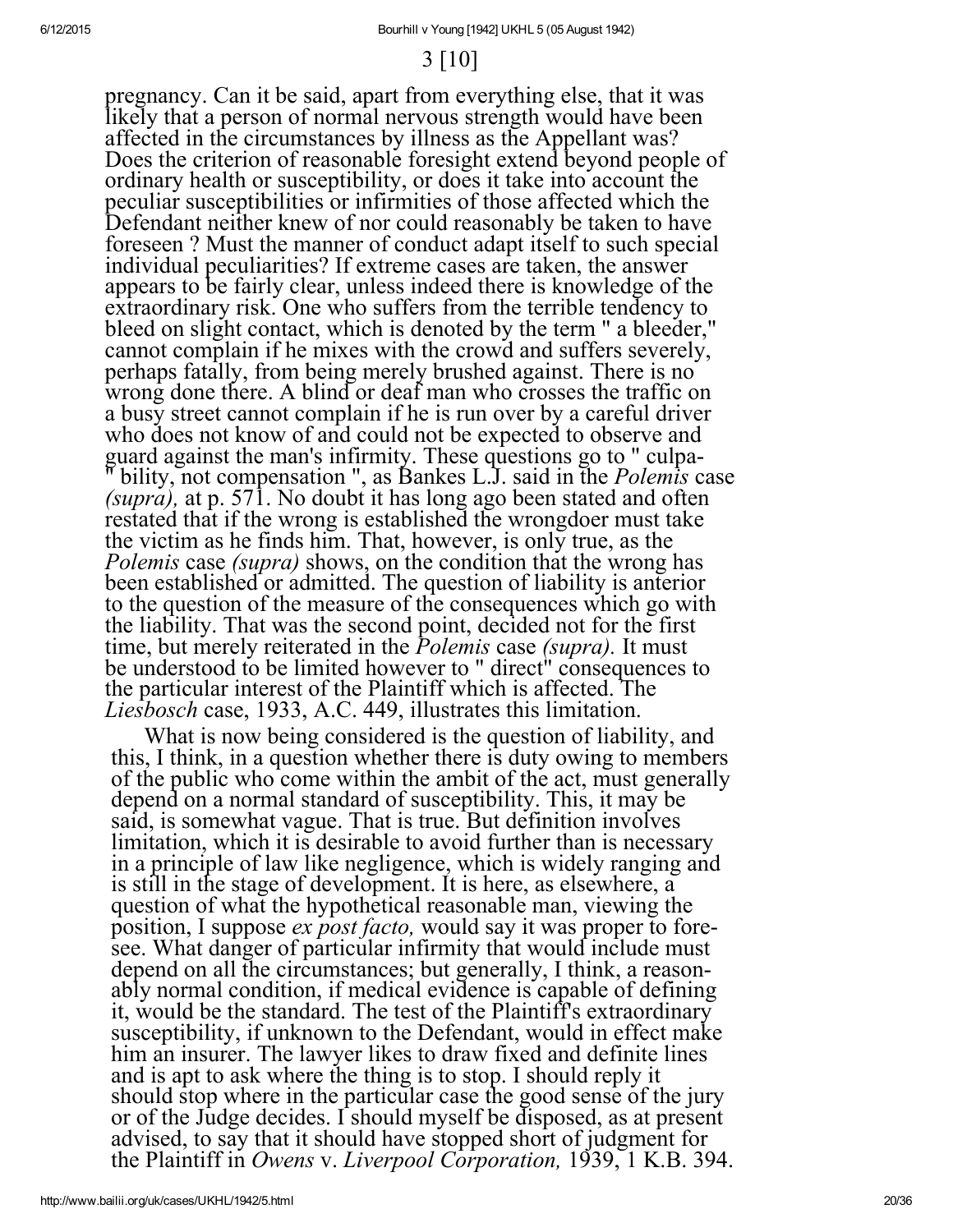The particular susceptibility there was to my mind beyond any range of normal expectancy or of reasonable foresight. I cannot, however, forbear referring to a most important case in the High Court of Australia, Chester v. Waverley Corporation, 62 C.L.R. 1, where the Court by a majority held that no duty was made out The dissenting judgment of Evatt J. will demand the consideration of any judge who is called upon to consider these questions.

But when I apply the considerations which I have been discussing to the present appeal, I come to the conclusion that the judgment should be affirmed. The case is peculiar, as indeed, though to a varying extent, all these cases are apt to be. There is no dispute about the facts. Upon these facts, can it be said that a duty is made out, and breach of that duty, so that the damage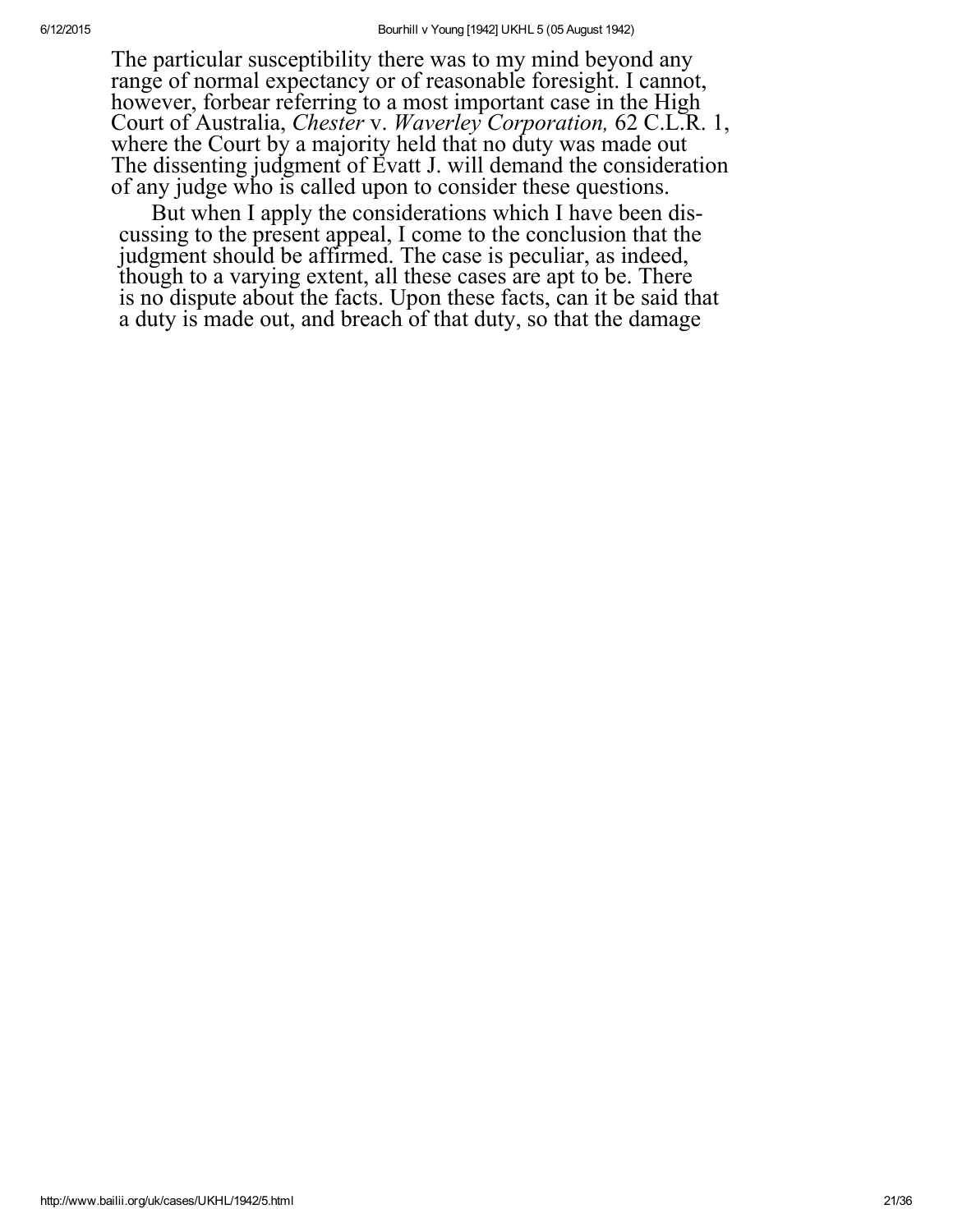### [11] 4

which is found is recoverable? I think not The Appellant was completely outside the range of the collision. She merely heard a noise, which upset her, without her having any definite idea at all. As she said: " I just got into a pack of nerves and I did not know whether I was going to get it or not." She saw nothing of the actual accident, or indeed any marks of blood until later.

1 cannot accept that John Young could reasonably have foreseen, or more correctly, the reasonable hypothetical observer could reasonably have foreseen, the likelihood that anyone placed as the Appellant was, could be affected in the manner in which she was. In my opinion John Young was guilty of no breach of duty to the Appellant and was not in law responsible for the hurt she sustained. I may add that the issue of duty or no duty is indeed a question for the Court, but it depends on the view taken of the facts. In the present case both Courts below have taken the view that the Appellant has, on the facts of the case, no redress, and I agree with their view.

This conclusion disposes of the present case and makes it unnecessary to decide the difficult question which was the subject of lengthy argument and elaborate citation of authorities before your Lordships. I have carefully considered all the authorities cited, and it may well be that some day this House will have to examine the exact meaning and effect of what Kennedy J. said in Dulieu v. White (supra). He was, he said, inclined to think that there was at least one limitation: " the shock where it operates through the "mind must be a shock which arises from a reasonable fear of " immediate personal injury to oneself." That statement, if meant !to lay down a rigid rule of law, has been overruled by the Court of Appeal in Hambrook v. Stokes, 1925, 1 K.B. 141, which now lays down the English Law unless it is set aside by this House. As at present advised, I agree with that decision. Kennedy J.'s dictum, if intended to lay down a rigid limitation, is not, I think, in accordance with principle or with cases like Wilkinson v. Downton, 1897,

2 Q.B. 57. It finds no support in the judgment of Phillimore J., who implicitly lays down a wider principle. But as I may some day have to decide the question in this House, I prefer to express here no final opinion. If indeed the Inner House, having to determine a case like Hambrook v. Stokes (supra), takes a different view, this House may have to decide between the conflicting views of the two Appellate Courts, because in a modern and developing branch of law like that of negligence, the law adopted by the two Courts should, if possible, be uniform. But that is a matter for the future. Kennedy J.'s dictum does indeed give a rough criterion which may be useful in some cases. But, always assuming that the wrongful act is established, the damage to be proved is physical injury due to nervous shock. Modern medical science may perhaps show that the nervous shock is not necessarily associated with any particular mental ideas. The worst nervous shock may for 'the moment at least paralyse the mind. But I do not pursue these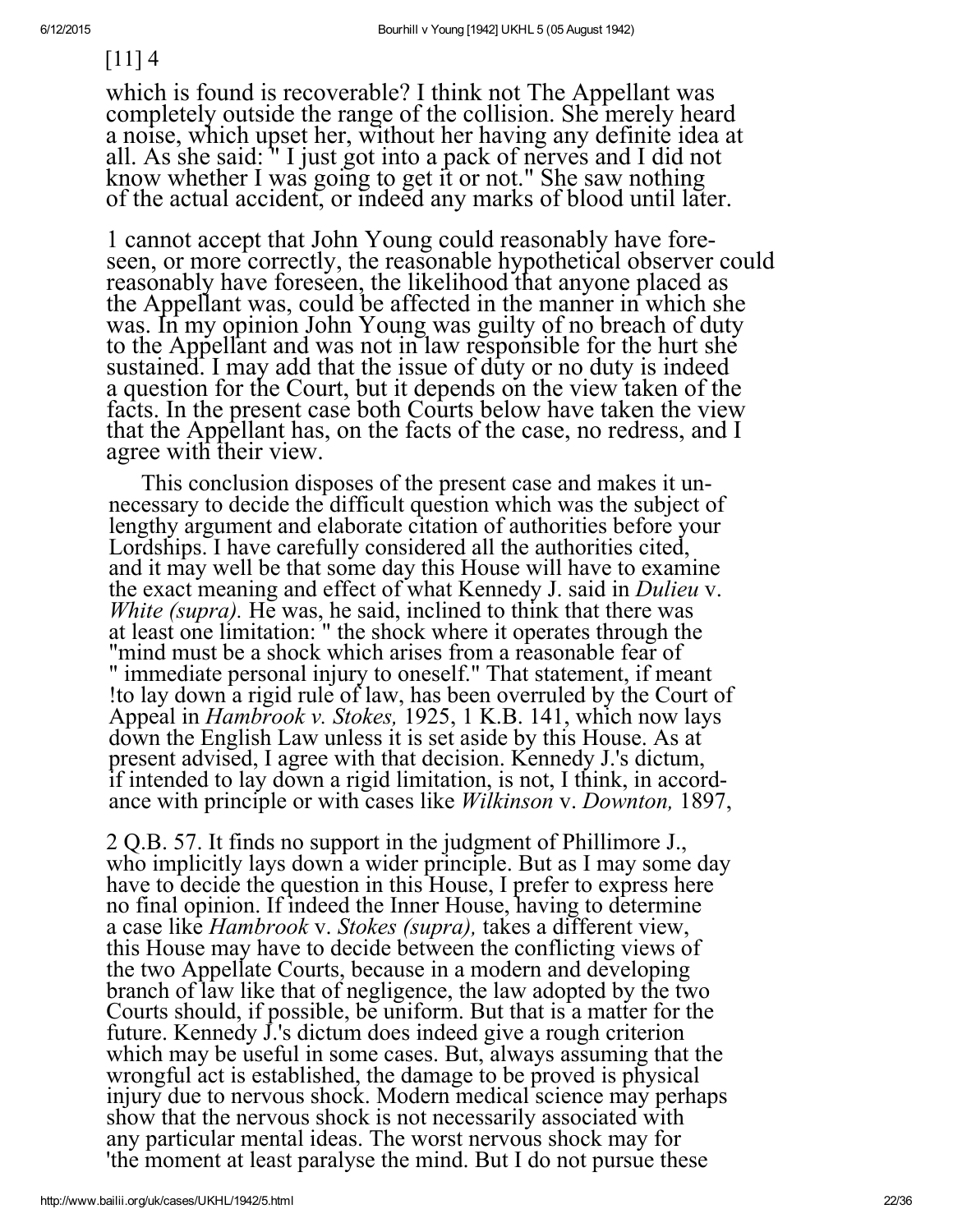questionings on this occasion.

I concur in the motion proposed.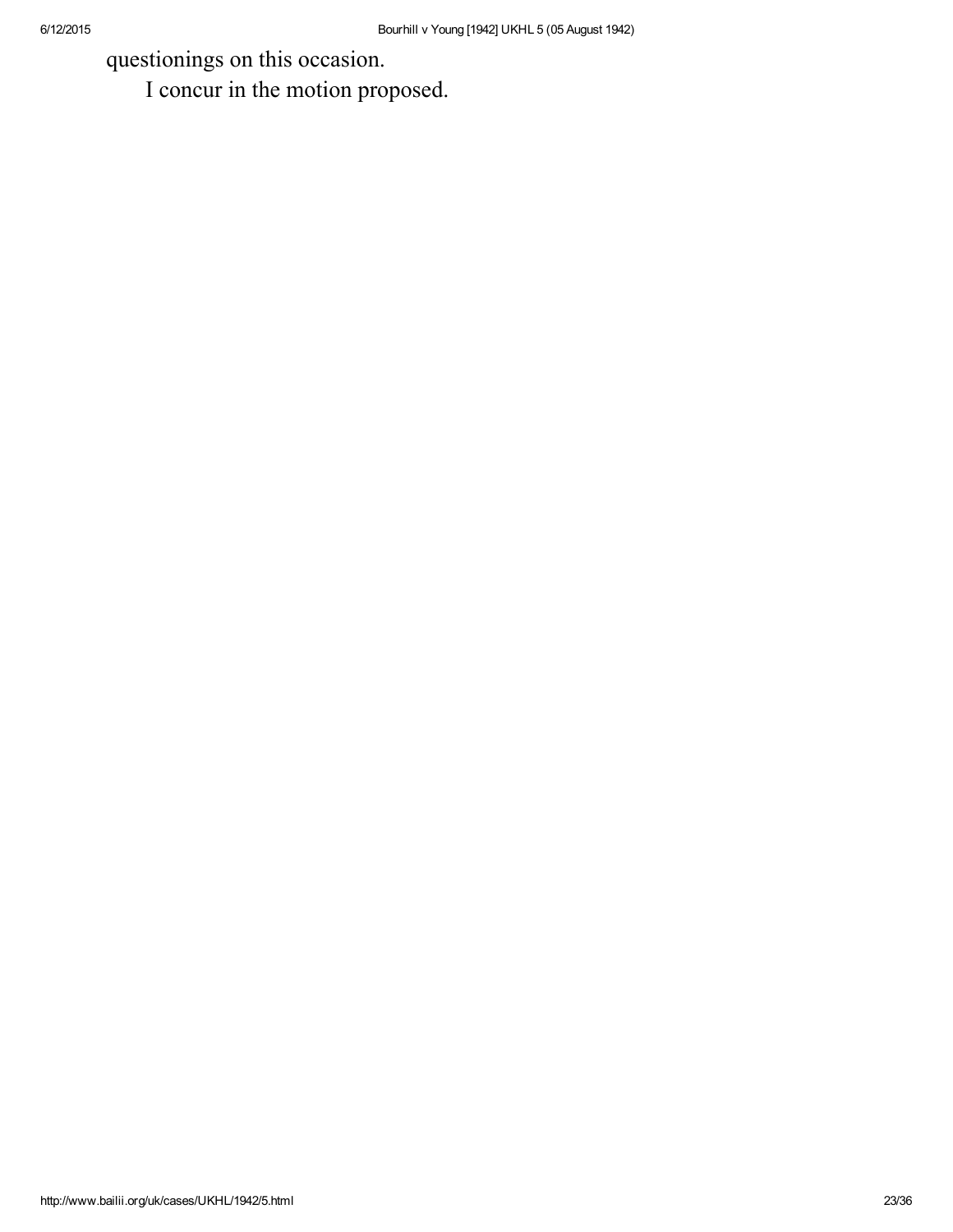6/12/2015 Bourhill v Young [1942] UKHL 5 (05 August 1942)

Lord

Thanker-

ton. Lord Russell of Killowen Lord

Macmillan Lord Wright Lord Porter

[12]

#### HAY OR BOURHILL

v.

#### YOUNG

### Lord Porter (read by lord wright)

MY LORDS,

This case raises a question which has been much canvassed during the period beginning with Victoria Railways v. Coutlas, 13 [App.](http://www.bailii.org/uk/cases/UKPC/1888/1888_3.html) Cas. 222, and ending with Hayes v. Harwood [1935], 1 K.B. 146.

The problem to be determined is whether the driver of a vehicle who through his negligence causes physical injury to one person is responsible for any and (if so) what consequent emotional injury to another, at any rate if that emotion results in physical illness, or perhaps it may be put more generally by asking to whom and for what effects of his negligence a tort feasor is liable.

In considering the question it is I think essential to bear in mind the distinction drawn in Polemis v. Furness Withy [1921], 3 K.B. 560; a distinction which is perhaps best expressed in the words of Channell B., taken from  $\overline{Smith}$  v. L & N.W. Rail*way*, L.R. 6 C.P. 14, at p. 21, which are quoted by Scrutton L.J. at p. 574. " Where there is no direct evidence of negligence the " question what a reasonable man might foresee is of importance in " considering the question whether there is evidence for the jury " of negligence or not . . . but when it has been once determined " that there is evidence of negligence the person guilty of it is " equally liable for its consequences whether he could have foreseen " them or not."

For the present I think it immaterial to consider whether the second proposition is accurate or not. Before any decision upon quantum of damage is required, it has first to be determined whether the defender has been guilty of any negligence towards the pursuer. ' The law takes no cognizance of carelessness in the abstract. It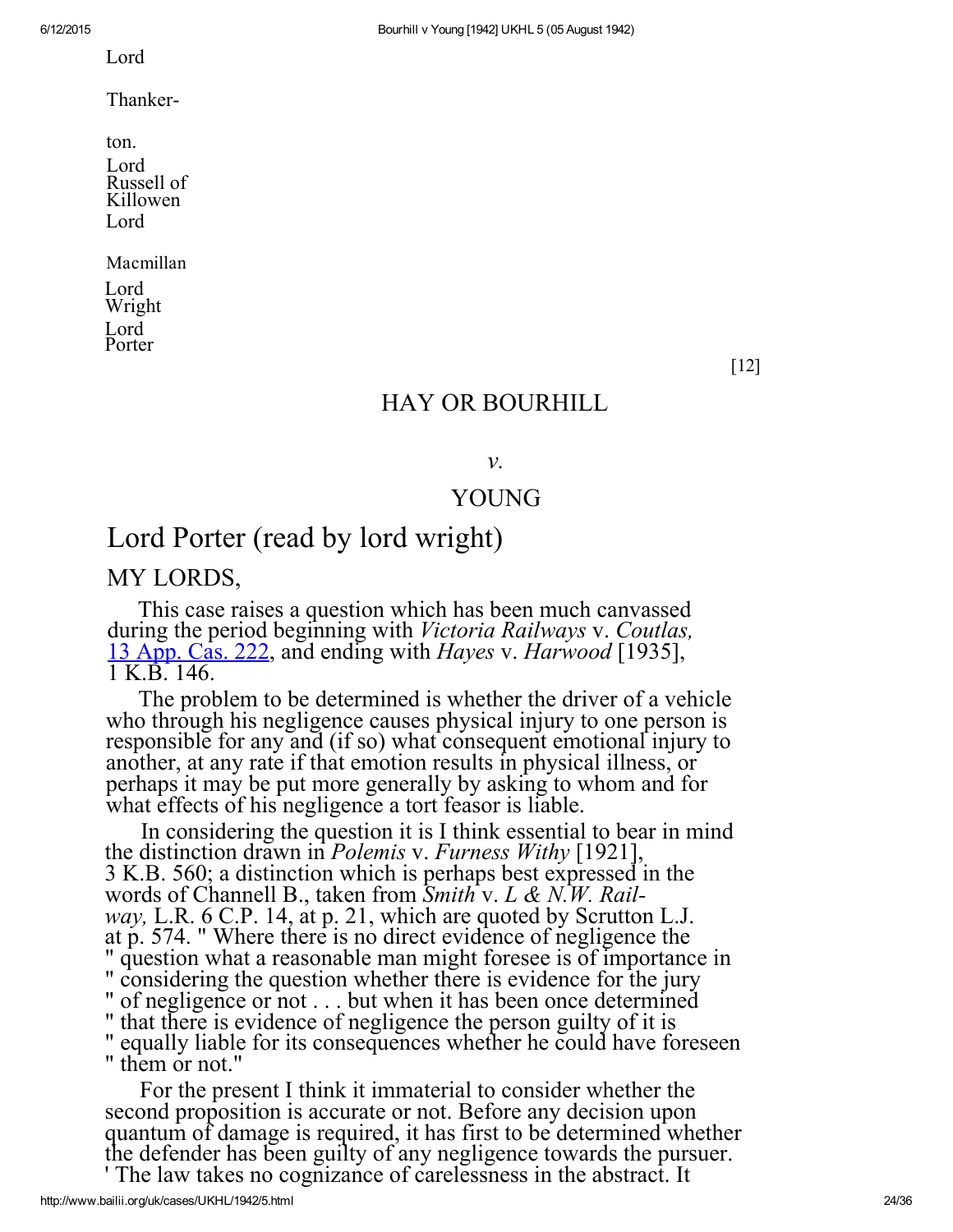" concerns itself with carelessness only where there is a duty to " take care and where failure in that duty has caused damage " (per Lord Macmillan in Donoghue v. Stevenson [\[1932\]](http://www.bailii.org/uk/cases/UKHL/1932/100.html) A.C. 562 at p. 618. It is not enough to say that the Respondent was guilty of negligence towards some one. Admittedly he was, and I will assume without deciding that for all damages, whether expected or unexpected, to that person he is liable. But is he therefore liable for all damages of whatsoever nature to all other persons affected by his negligence whether he could reasonably foresee that he would injure them or not ?

For the present purpose I am also prepared to assume without deciding that all types of injury are included, physical, mental and emotional, and that once a defender is shown to be negligent towards a pursuer he is liable for all such consequences.

Does it follow from this assumption that the defender is guilty of negligence towards all persons on the highway because conceivably they might in other circumstances have suffered physical damage, and amongst others towards those who were never in personal danger themselves or in fear for their children or even for third persons but were merely emotionally disturbed because some person was in fact injured and because they heard the crash or saw the result of the accident ?

In Dulieu v. White [1901], 2 K.B. 669, Kennedy J. thought that only those in reasonable fear for their own safety could recover, not, I think, because he thought the damage was too remote but because he thought that unless there was such fear no legal duty was involved. As he says at p. 675, " A has no legal duty not to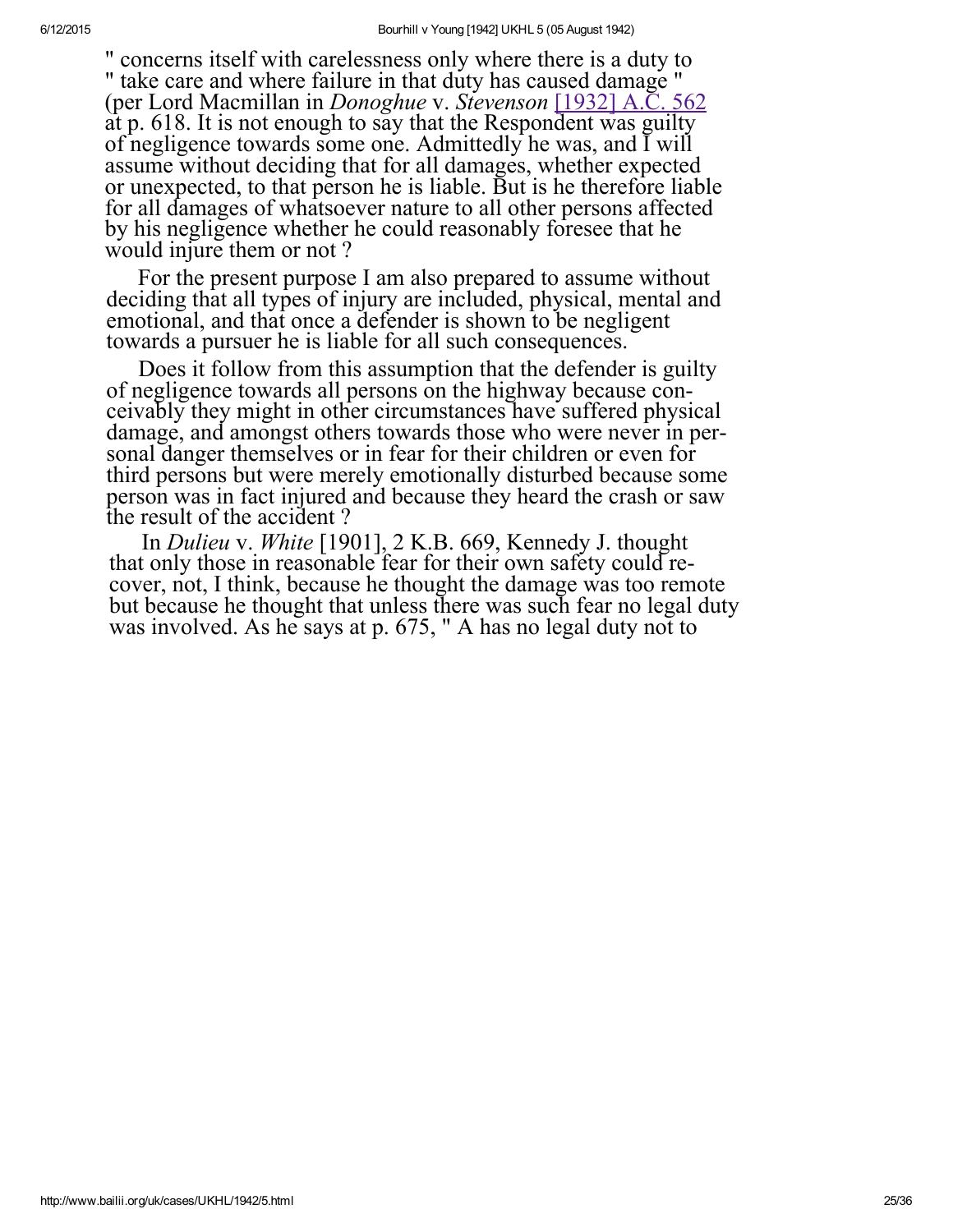#### I3] 2

### " shock B's nerves by the exhibition of negligence towards C or

#### " towards the property of B or C In Smith v. Johnson & Co.

" (unreported) a man was killed by the defendants' negligence in " the sight of the plaintiff and the plaintiff became ill, not from '"the shock produced by fear of harm to himself, but from the " shock of seeing another person killed. The Court held that this " harm was too remote a consequence of the negligence. I should " myself, as I have already indicated, have been inclined to go a step " further and to hold upon the facts in Smith v. Johnson (supra) that as the defendant neither intended to affect the plaintiff injuriously " nor did anything which could reasonably or naturally be expected " to affect him injuriously there was no evidence of any breach of " legal duty towards the plaintiff or in regard to him of that absence " of care according to the circumstances which Willes J. in Vaughan " v. Taft Vale Railway Co., [1860] 5 H. & N. 679 at p. 688 gave " as a definition of negligence." So Phillimore J. in the same case after suggesting at p. 684: " It may be (I do not say that it is so) that a person venturing into the streets takes his chance of " terrors. If not fit for the streets at hours of crowded traffic he or " she should not go there," says at p. 685, " The difficulty in these " cases is to my mind not one as to the remoteness of the damage, " but as to the uncertainty of there being any duty." It is true that he does also envisage the possibility of liability for mental shock apart from fear of personal injury in the remark on p. 682: " I think there may be cases in which A owes a duty to B not to inflict " a mental shock on him or her and that in such a case if A does inflict such a shock upon B, and physical damage thereby ensues, " B may have an action for the physical damage though the " medium through which it has been inflicted is the mind." But his previous remarks show that he would not necessarily include mental shock due to the sight of an accident in the streets.

In Hambrook v. Stokes [1925], 1 K.B. 141, in which the plaintiff succeeded, negligence was admitted, and as Lord Atkin, then Atkin L.J., pointed out, such an admission can only mean an admission of negligence towards the plaintiff. But none of the Lords Justices who heard the case confined themselves to considerations founded upon this fact. Bankes L.J., at p. 151, expressed himself thus: "... What a man ought to have antici-" pated is material when considering the extent of his duty. " Upon the authorities, as they stand, the defendant ought " to have anticipated that, if his lorry ran away down mis " narrow street, it might terrify some woman to such an extent, " through fear of some immediate bodily injury to her health, that " she would receive such a mental shock as would injure herself ", and he then goes on to assert that in his view no distinction can be drawn between the fear of a mother for her own safety and her fear for her children. He was careful to limit the scope of his decision to the facts of the case then under consideration and to confine his determination to cases where the claimant was in fear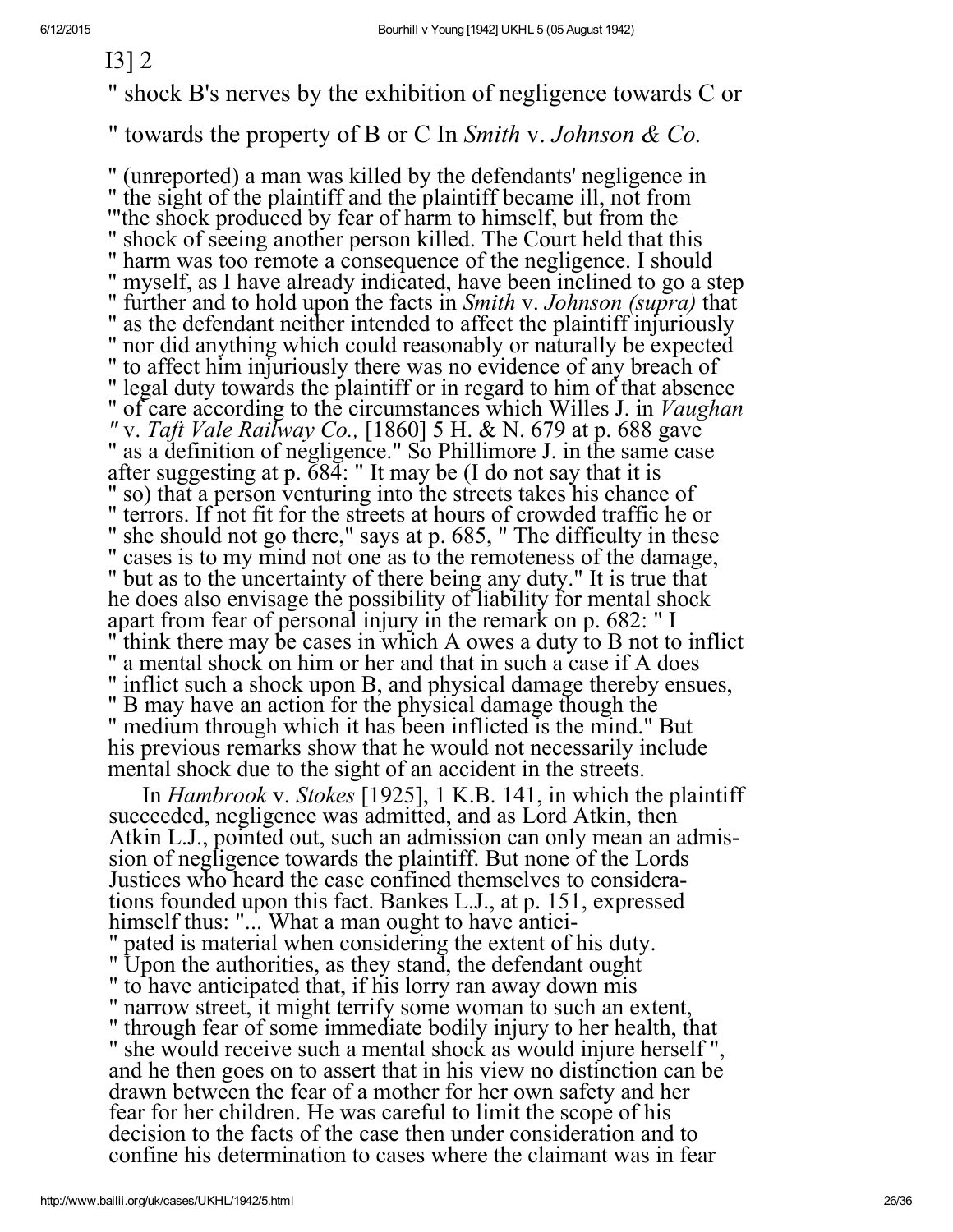for his or her own personal safety or that of his or her children. Of Smith v. Johnson & Co. he says, at p. 150: "It may well be that " the duty of a person to take care does not extend to a person in the " position of the plaintiff in Smith v. Johnson & Co. [supra) or to "the person indicated as B in Kennedy J.'s illustration, and yet "may extend to a person in the position of the plaintiff's wife." Atkin L. J., at p. 156, said: " Apart from the admission in the pleadings I think that the cause of action is complete. The duty " of the owner of a motor car in a highway is not a duty to refrain " from inflicting a particular kind of injury upon those who are " in the highway. If so, he would be an insurer. It is a duty to " use reasonable care to avoid injuring those using the highway. " It is thus a duty owed to all wayfarers, whether they are injured " or not. . . . Further the breach of duty does not take place " necessarily when the vehicle strikes or injures the wayfarer. The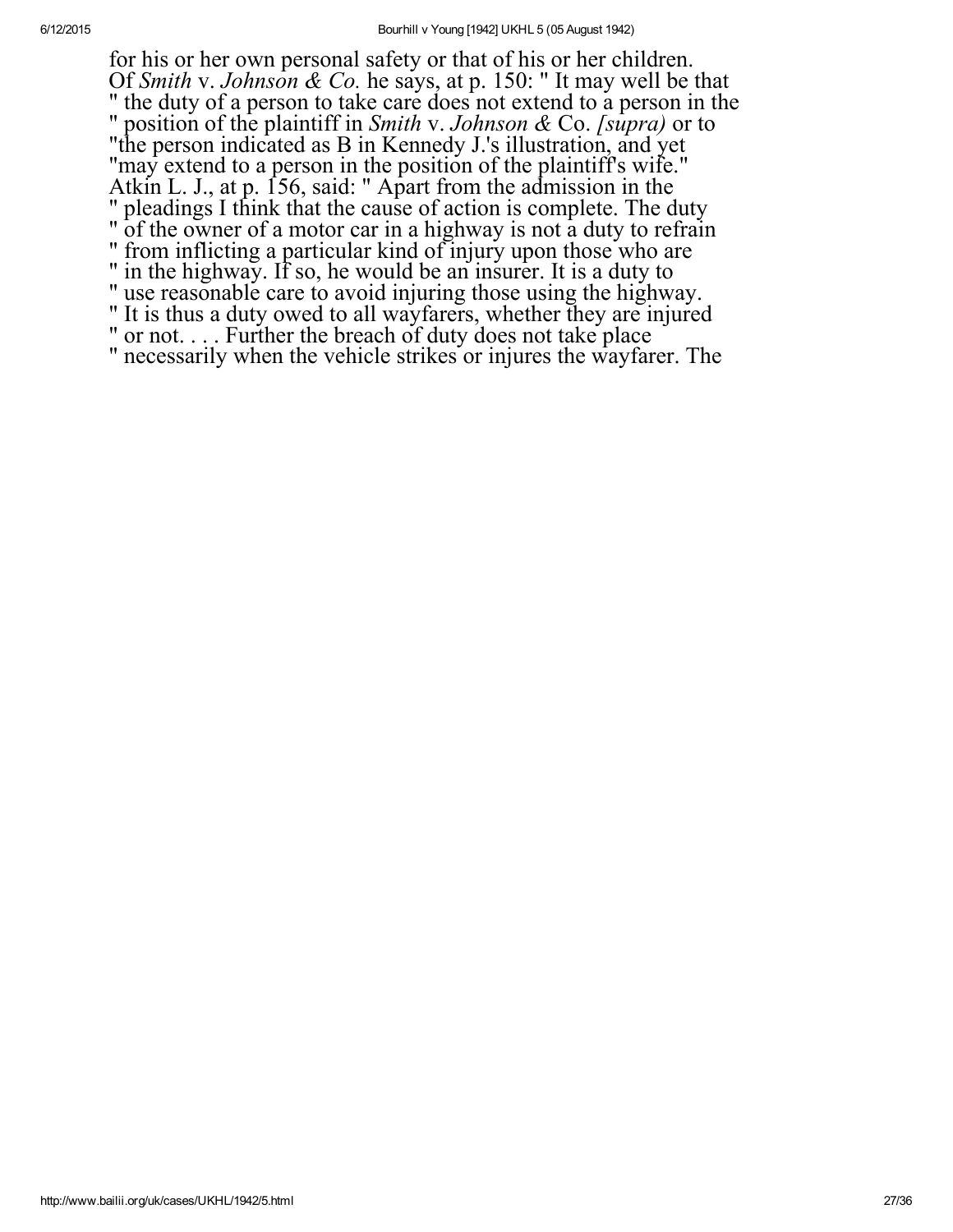#### 3 [14]

" negligent act or omission may precede the act of injury. In this " case it was completed at the top of Dover Street when the car "was left unattended. . . ." He continued, on p. 158: 'In "my opinion it is not necessary to treat this cause of " action as based upon a duty to take reasonable care to avoid "administering a shock to wayfarers. The cause of action, as " I have said, appears to be created by breach of the ordinary " duty to take reasonable care to avoid inflicting personal injuries " followed by damage, even though the type of damage may be "unexpected, namely, shock. The question appears to be as to "the extent of the duty and not as to remoteness of damage." Sargant L.J. differed and like Kennedy J. would confine liability to cases of reasonable fear for personal safety but only because in his view the injury complained of could not reasonably have been anticipated and therefore the defendant had broken no duty which he owed to the defendant. At p. 162 he says: "... I should "prefer, with Kennedy J., to put it not on the ground that the "harm was too remote a consequence of the negligence but on " (what is often practically equivalent) a consideration of the extent "of the duty of the defendant towards the plaintiff and others " on and near the highway. That is to say that, as the defendant " did not do anything which could reasonably or naturally be " expected to cause the harm in question to the plaintiff, there was "no evidence of any breach of duty towards him for which the " defendant could be rendered liable." In the result the plaintiff succeeded.

A conclusion in favour of the plaintiff was also reached by the Court of Appeal in Owens v. Liverpool Corporation [1939], I K.B. 394, in which the driver of a tram negligently ran into a hearse containing the body of a relative of the plaintiffs and was held liable to them in respect of illness caused by the shock of seeing the accident. The Lords Justices seem to have accepted the view that the driver ought to have anticipated that the result of his negligence might be to cause emotional distress to spectators of the consequent accident and therefore was guilty of negligence towards any one physically affected by feelings induced by the sight presented to them. With all respect I do not myself consider the Court of Appeal justified in thinking that the driver should have anticipated any injury to the plaintiffs as mere spectators or that he was in breach of any duty which he owed to them.

I have however dealt with both these cases and particularly with *Hambrook v. Stokes (supra)* somewhat at length because they show the high water mark reached in claims of the character now in question. It will be observed that in the earlier case all the Lords Justices were careful to point out that the vital problem was the extent of the duty and not the remoteness of damagesa view in which they were supported by the opinions of Kennedy and Phillimore JJ. in *Dulieu v. White (supra)*. With this view I agree, and ask myself whether the defenders in the present case owed any duty to the pursuer.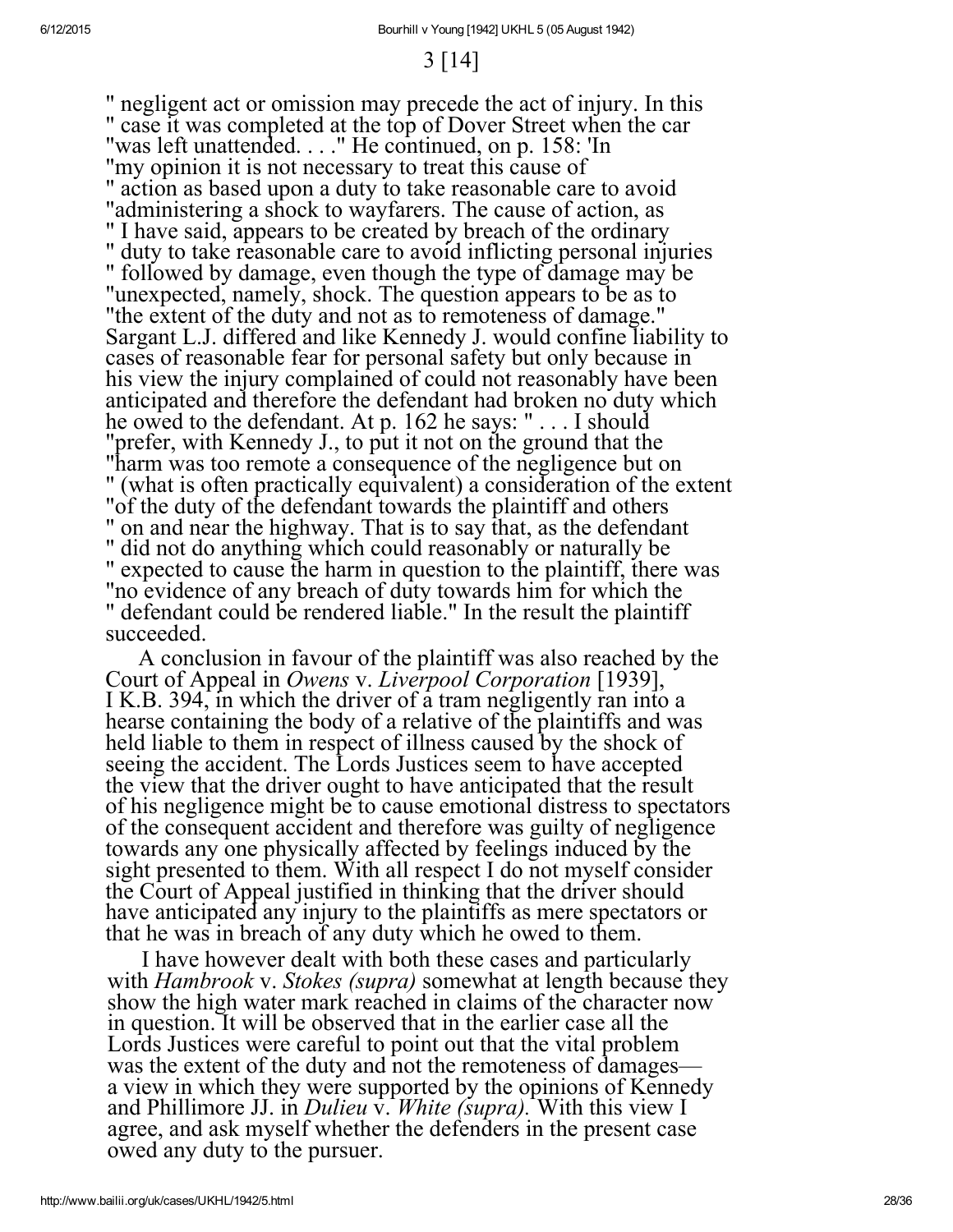#### 6/12/2015 Bourhill v Young [1942] UKHL 5 (05 August 1942)

In the case of a civil action there is no such thing as negligence in the abstract: there must be neglect of the use of care towards a person towards whom the defendant owes the duty of observing care. And I am content to take the statement of Lord Atkin in Donoghue v. Stevenson [1932], A.C. 562, at p. 580, as indicating the extent of the duty. ' You must take," he says, " reasonable " care to avoid acts or omissions which you can reasonably fore " see would be likely to injure your neighbour. Who then in law " is my neighbour ? The answer seems to be, persons who are so " closely and directly affected by my act that I ought reasonably " to have them in contemplation as being so affected when I am " directing my mind to the acts or omissions which are called in " question."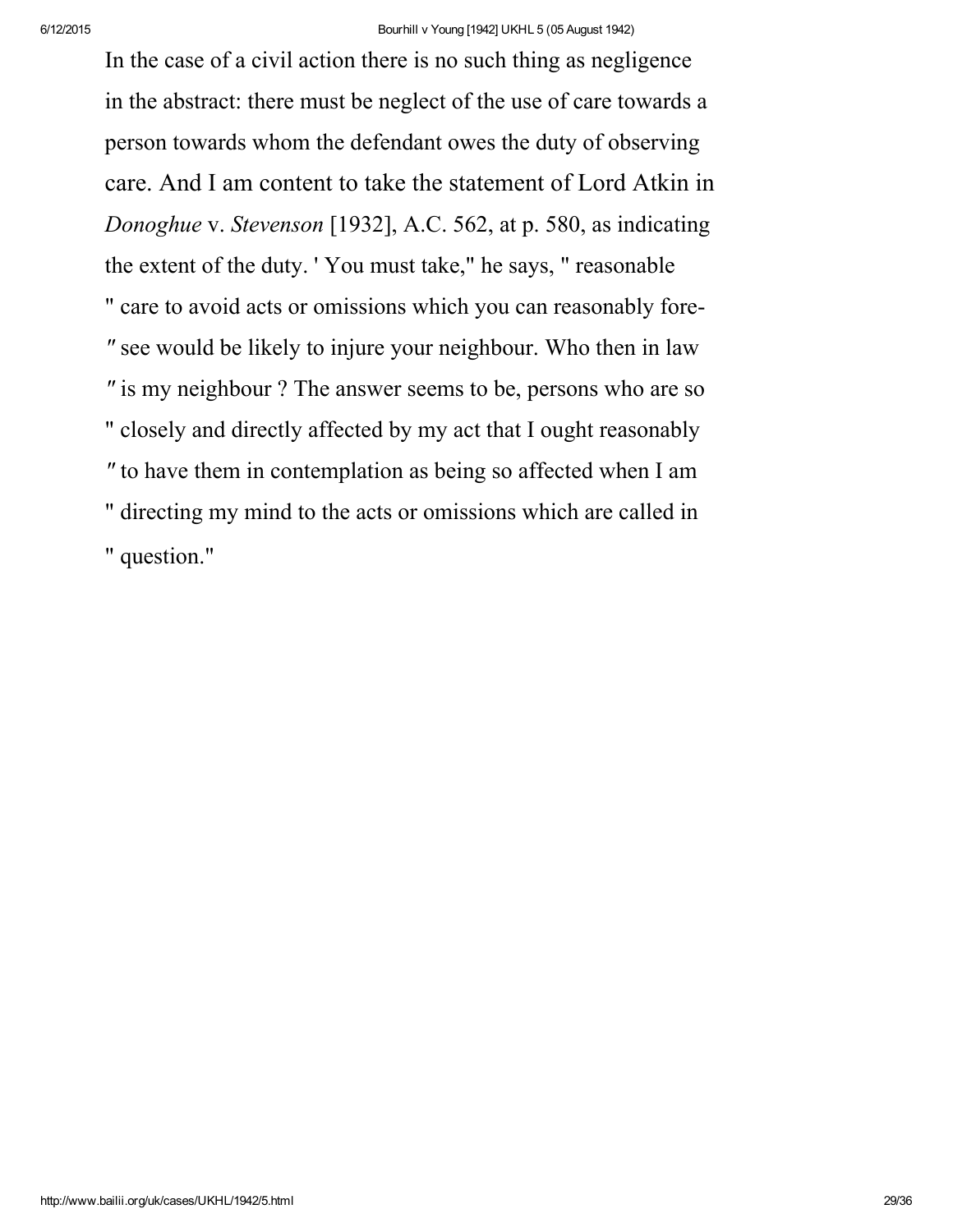### $[15] 4$

Is the result of this view that all persons in or near the street down which the negligent driver is progressing are potential victims of his negligence? Though from their position it is quite impossible that any injury should happen to them and though they have no relatives or even friends who might be endangered, is a duty of care to them owed and broken because they might have been but were not in a spot exposed to the errant driving of the peccant car?

I cannot think so. The duty is not to the world at large. It must be tested by asking with reference to each several complainant, was a duty owed to him or her.

If no one of them was in such a position that direct physical injury could reasonably be anticipated to them or their relations or friends normally I think no duty would be owed: and if in addition no shock was reasonably to be anticipated to them as a result of the defender's negligence, the defender might indeed be guilty of actionable negligence to others but not of negligence towards them.

In the present case the defender was never herself in any bodily danger nor reasonably in fear of danger either for herself or others. She was merely a person who as a result of the action was emotionally disturbed and rendered physically ill by that emotional disturbance. The question whether emotional disturbance or shock, which a defender ought reasonably to have anticipated as likely to follow from his reckless driving, can ever form the basis of a claim is not in issue. It is not every emotional disturbance or every shock which should have been foreseen. The driver of a car or vehicle even though careless is entitled to assume that the ordinary frequenter of the streets has sufficient fortitude to endure such incidents as may from time to time be expected .to occur in them, including the noise of a collision and the sight of injury to others, and is not to be considered negligent towards one who does not possess the customary phlegm.

In Hambrook v. Stokes (supra) the Defendant's lorry was left unattended and improperly braked at the top of a steep and narrow street with the engine running, with the result that it started off by itself and ran violently down the hill, putting the Plaintiff in fear for the safety of her children whom she had just left and thereby causing a serious illness and ultimately her death.

In such circumstances it might well be held that the negligence complained of was a potential danger to all those in the way and that the careless driver should have foreseen the likelihood of actual or apprehended injury to anyone in the street down which the lorry might run and the possibility of illness being produced in a mother from fear that the run-away car would injure her children.

The position of the defender in the present case is more favourable. The rider of the cycle had not left it to career at its own will —he was always in control and his negligence was not to all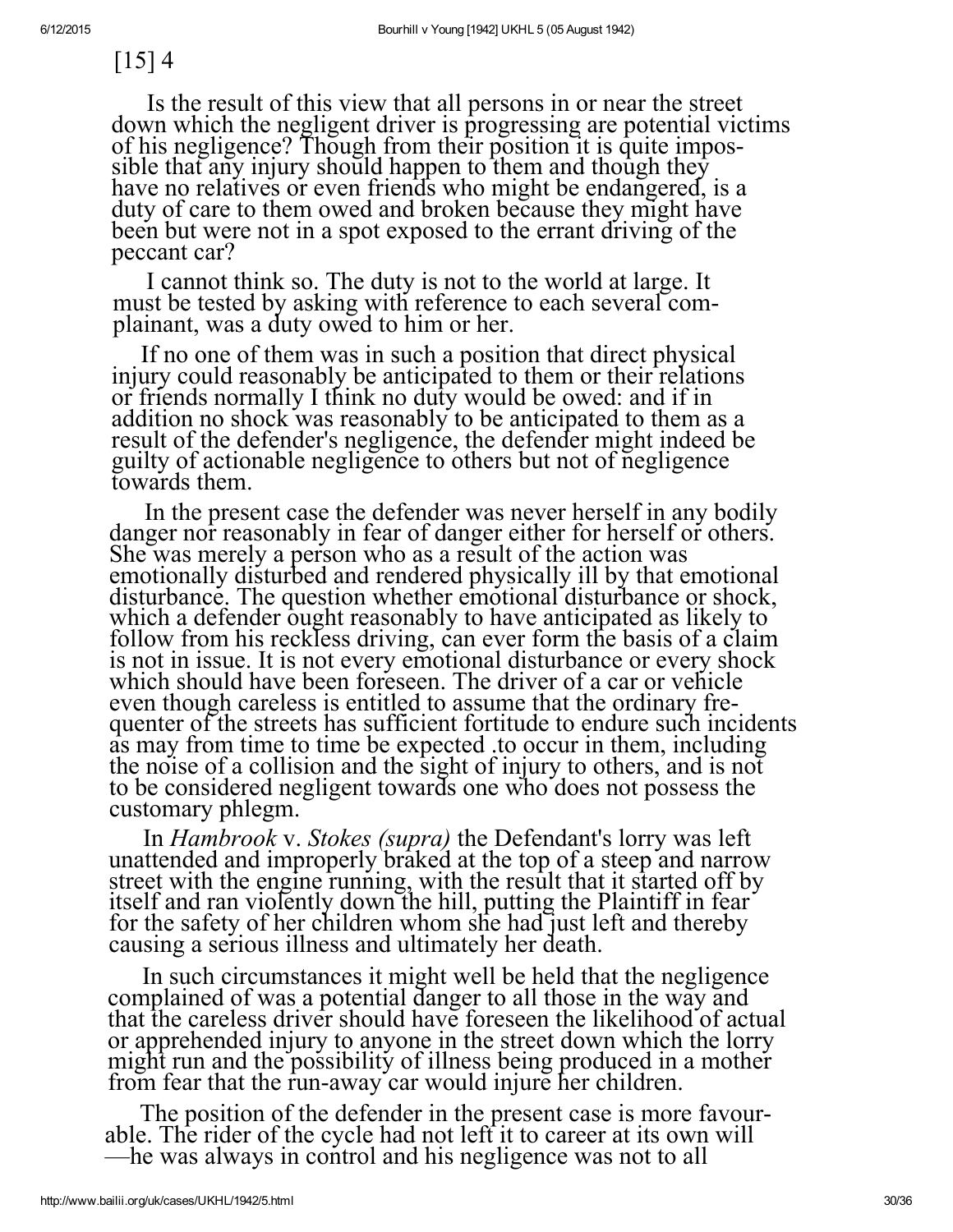those in the highway but only to anyone turning or intending to turn in front of him into a side road. The pursuer was not such a person and the only allegation of negligence which I can find in the condescendence is not towards her but, as I understand it, towards traffic proceeding across or at any rate down the road towards the cyclist. So far as the pursuer is concerned she complains of nothing but the disturbance caused by an accident to the cyclist himself and in her claim confines her allegation to a general averment against him of negligence resulting in a collision with a motor car. She in no way connects that negligence with herself except by the assertion that she sustained a very severe shock to her nervous system and by an amendment assented to in the Inner House expressly repudiates any fear of personal injury.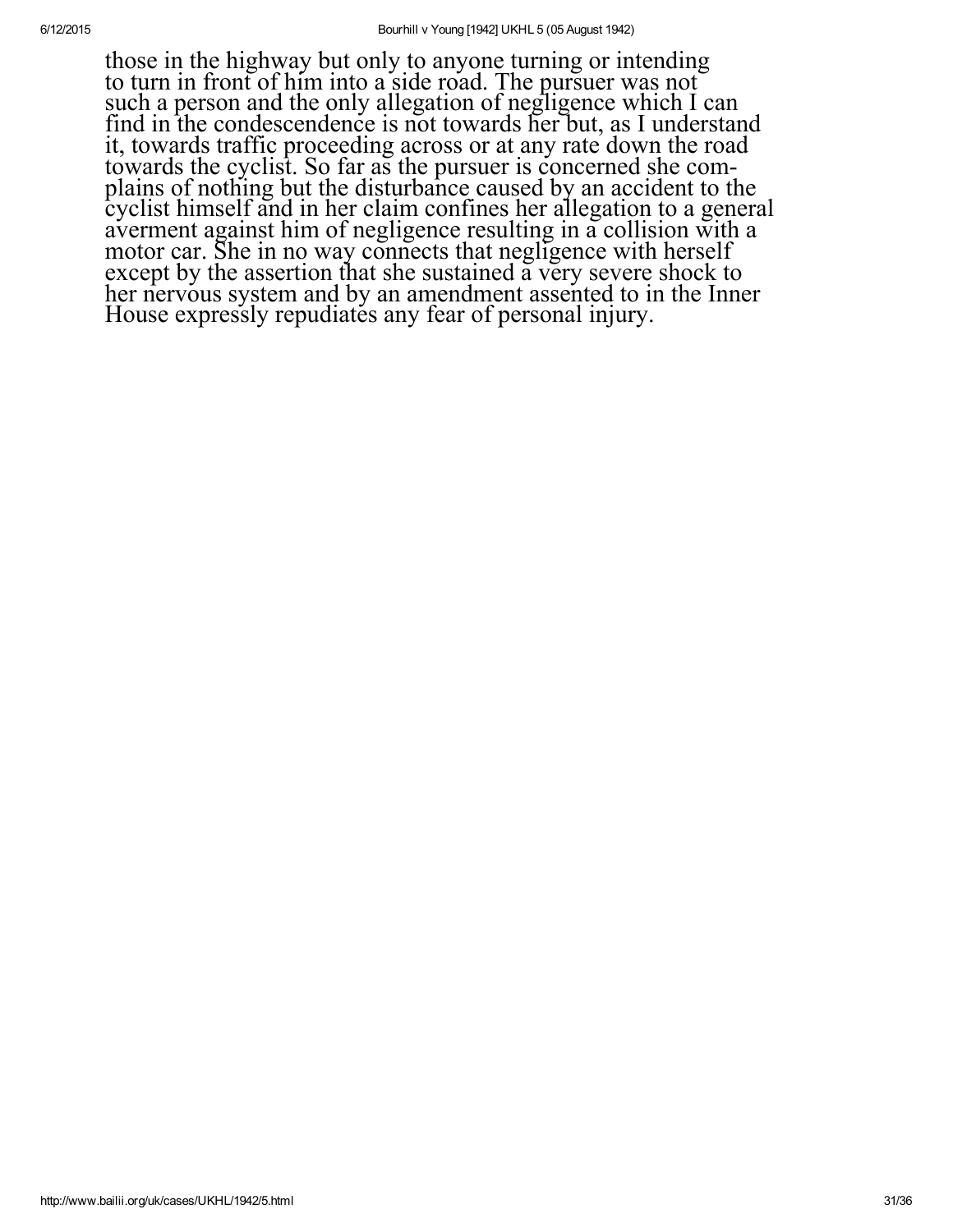#### 5 [16]

The Lord Ordinary, if I understand him aright, was nevertheless prepared to treat the case on the basis that the pursuer had been put in fear of bodily injury to herself. " At the best for her ", he says, " it can be said that the shock arose from a fear of immediate " bodily injury to herself, but only from a fear which had no " rational basis—or in other words an unreasoned fear, and as the " whole facts disclose an unreasonable fear."

In your Lordships' House the pursuer's representatives preferred to rest their case upon the terms of the amended plea and confined their arguments to considerations based upon an averment that the pursuer was not put in fear of injury to herself or others but was only emotionally disturbed and rendered physically ill by the crash and possibly by the sight of the injured man.

This limited contention was no doubt prudently adopted since, though the Lord Ordinary had found that any fear of personal injury was unreasoned and unreasonable, he had made no similar finding as to fear engendered by the crash or sight.

In order, however, to establish a duty towards herself, the pursuer must still show that the cyclist should reasonably have foreseen emotional injury to her as a result of his negligent driving, and, as I have indicated, I do not think she has done so.

If I am right in thinking that the pursuer has established no duty towards herself in the deceased man and no breach of any duty she must fail unless it can be said that there is some principle in the law of Scotland, which is not to be found in the law of England, under which she can recover. I should be loth to think that there is any difference between the principles adopted in the two systems. Nor can I find in the cases quoted any decision or even dicta which would warrant a decision in favour of the pursuer in the present instance.

Taking the cases in the order in which they were quoted the claim in Cooper v. Caledonian Railway Co. [1902], 4 F. 880, was based on an allegation of fear of personal physical injury and even in that case the allegation was only held to be relevant if it appeared that the fright resulting from the negligent act might reasonably arise in a mind of average intelligence and strength, i.e., it must not be unreasoned and unreasonable. Gilligan v. Robb [1910], S.C. 856, contained an averment of negligence and fear of physical injury. In Ross v. Corporation of Glasgow [1919], S.C. 174, in which a tramcar was driven negligently on the wrong line but drawn up slowly and carefully short of another car, it was held that fright thereby caused was not naturally or probably caused by the negligent act and that the defenders had no duty to anticipate such a consequence. *Brown v. Corporation of Glasgow* [1922], S.C. 527, and *Currie v. War drop* [1927], S.C. 538, both led to considerable divergence of opinion and in each the conclusion that a cause of action existed was reached by a majority of three against two. In the former there was an allegation of fear of personal injury and a finding by the Court that that fear was reasonable. In the latter a man and his fiancée walking together were knocked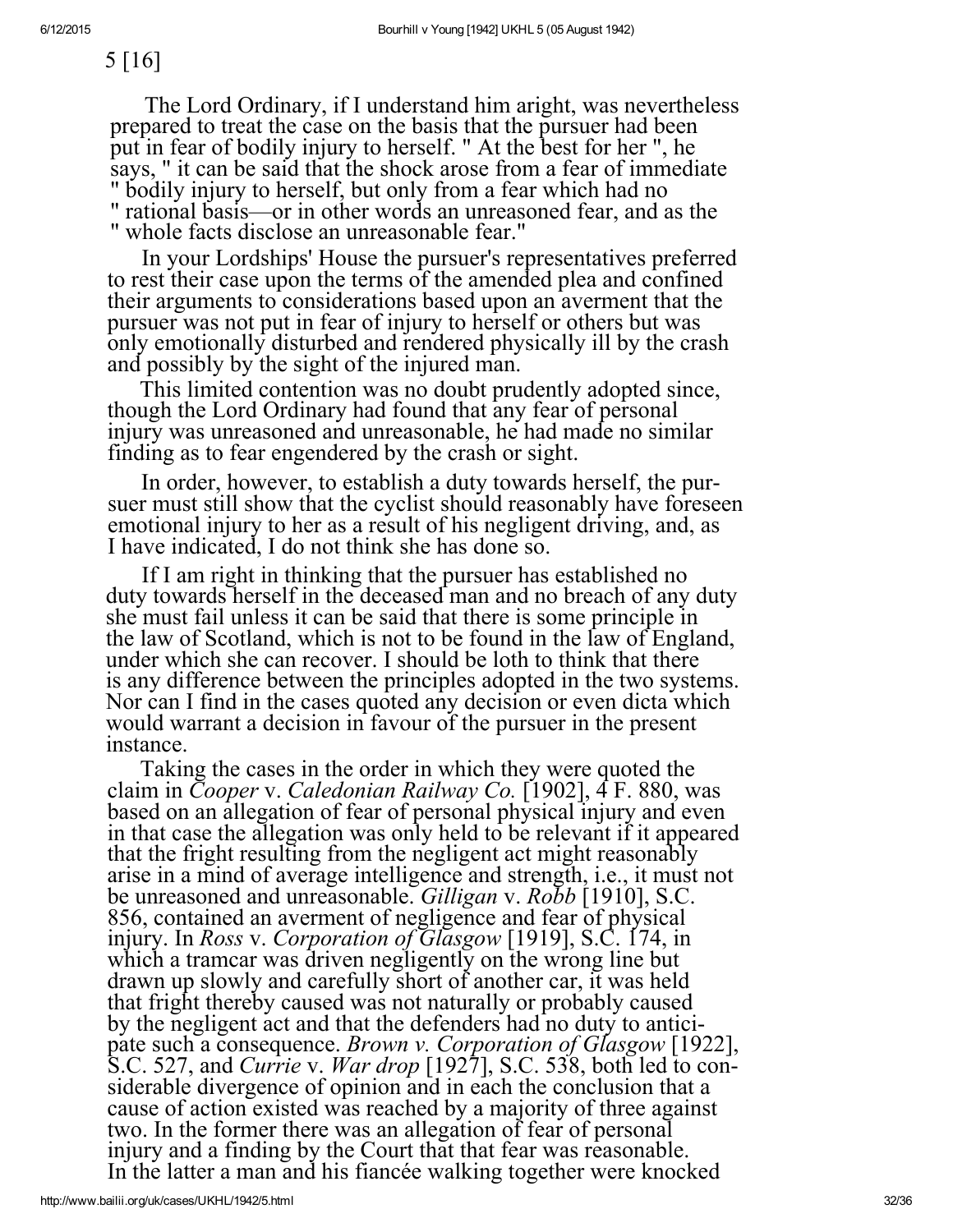6/12/2015 Bourhill v Young [1942] UKHL 5 (05 August 1942)

down by a negligent motor driver—the man killed and the woman suffered physically from consequent nervous shock partly due to the accident to herself and partly to fear for the safety of her companion. Undoubtedly there was in that case a duty to the pursuer (the woman) and a breach of that duty and the decision of the majority was due to that fact coupled with the impossibility of distinguishing between the physical injury due to each type of shock. A v. B's Trustees [1906], 13 S.L.T. 830, in which a lodger committed suicide in the lodgings he had hired and both did some material damage and administered a nervous shock to his landladies may be explained as founded on contract or on the fact that the material damage might have been anticipated. Finally in Walker v. Pitlochry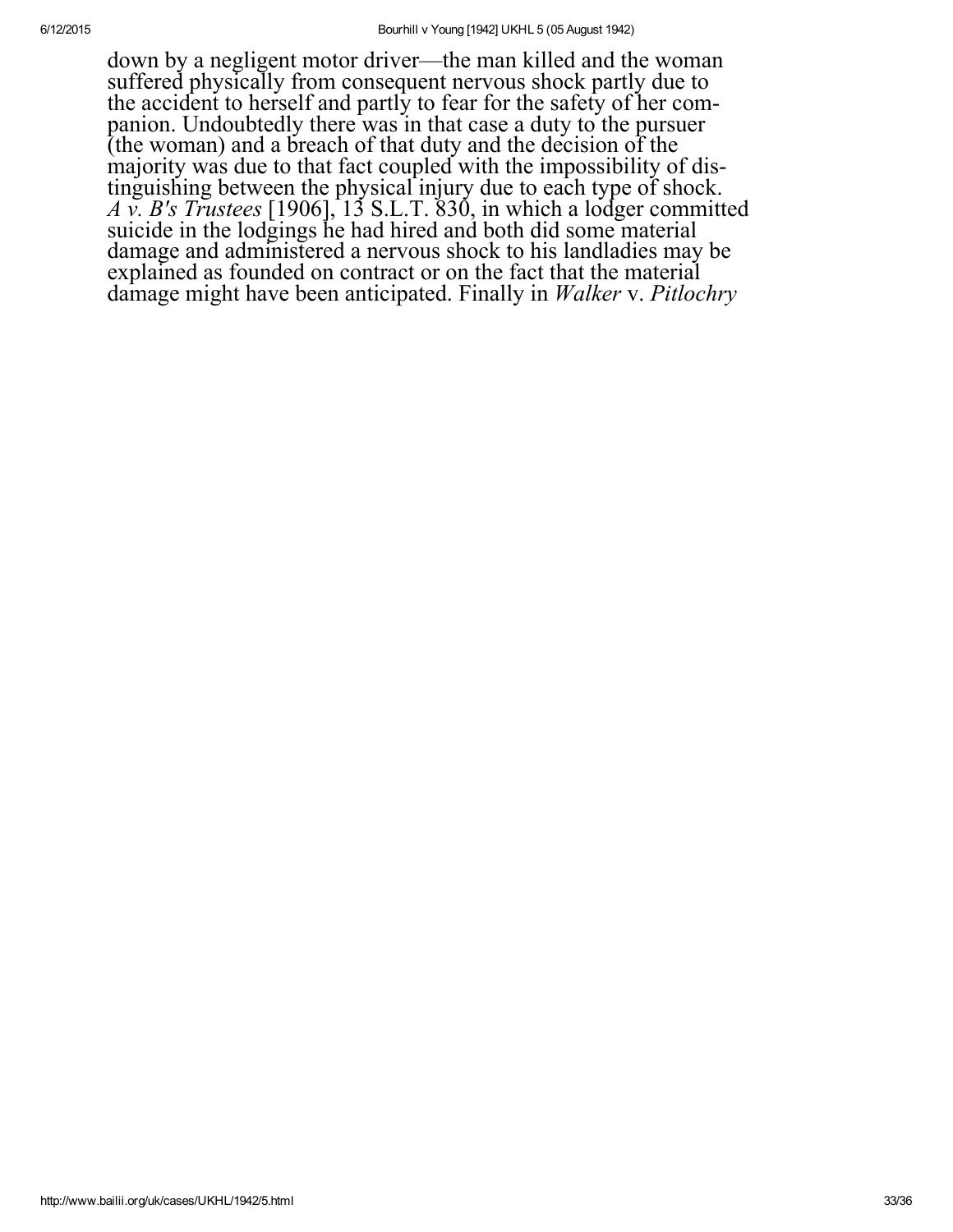### [17] 6

Motor Co. [1930], S.C. 565, the pursuer was held entitled to recover in respect of the physical consequences of shock occasioned by the sight of injury caused to a near relative, shock which it was held might reasonably have been anticipated as a result of the negligent act.

To the same effect is the Irish case of *Bell v. Great Northern* Railway Co. of Ireland [1890], 26 L.R.Ir. 428, in which illness due to reasonable apprehension of personal injury due to the defendants' negligence was held to give a cause of action.

These cases are at any rate no more favourable to the pursuer's contention than those decided in England. In all three countries no doubt shock occasioned by deliberate action affords a valid ground of claim (see *Wilkinson v. Downton* [\[1897\]](http://www.bailii.org/ew/cases/EWHC/QB/1897/1.html) 2 Q.B. 57 and Janvier v. Sweeney [1919] 2 K.B. 316), and so I think does shock occasioned by reasonable apprehension of injury to oneself or others, at any rate if those others are closely connected with the claimant. What is reasonable may give rise to some difference of opinion but whether illness due to shock which might reasonably have been anticipated as the result of injury to others can or cannot form the basis of a successful claim need not now be considered. No exceptionally loud noise or particularly gruesome sight is alleged or any circumstance suggesting that the cyclist should have anticipated he would cause a shock to the pursuer.

On the ground that there never was any duty owed by the deceased man to the pursuer or breach of such a duty, I should dismiss the Appeal. In so deciding, I believe I am following the reasoning and conclusion of the Lord Ordinary as well as those of the majority in the Inner House, with whose opinions I agree.

## Mr. Montague Berryman

### (COUNSEL FOR THE RESPONDENT) :

May it please your Lordships; before your Lordship puts the Motion to the House, there is one point which arises as to the costs to which I am instructed to draw your Lordships' attention and with which I am instructed to invite your Lordships to deal. Your Lordships will remember that the case started with an interlocutor of Lord Robertson dated the 26th April, 1940; upon that there was a reclaiming motion which was heard before the Extra Division on the 1st August, 1940—your Lordships will find that at pages 12 and 13 of the Appellant's Case—and upon that the case was remitted in order that there might be a proof before answer. On that reclaiming motion the Respondent to this appeal was ordered to pay the costs, although in fact Lord Robertson, I think—I am so instructed; I was not there when the case was argued—had in fact arrived at the same conclusions as your Lordships without any reference to the argument at all

# Lord Thankerton: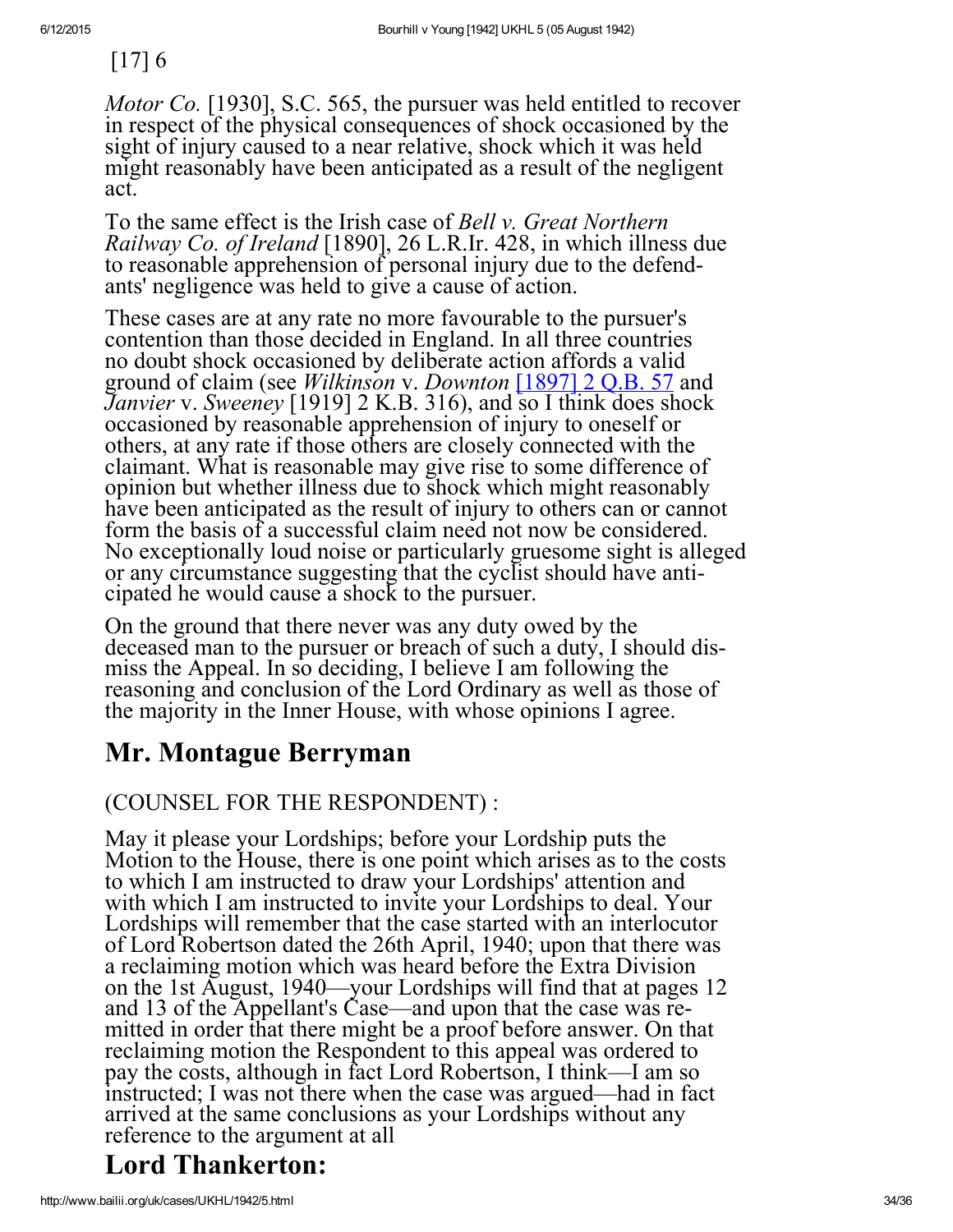But that was purely on relevancy. The pursuer succeeded on her motion, and she got her expenses.

## Mr. Berryman:

That is so. That is all I was dealing with.

## Lord Thankerton:

That is not touched, of course.

## Mr. Berryman:

No, at the moment that is not touched.

## Lord Wright:

It is not the subject of appeal.